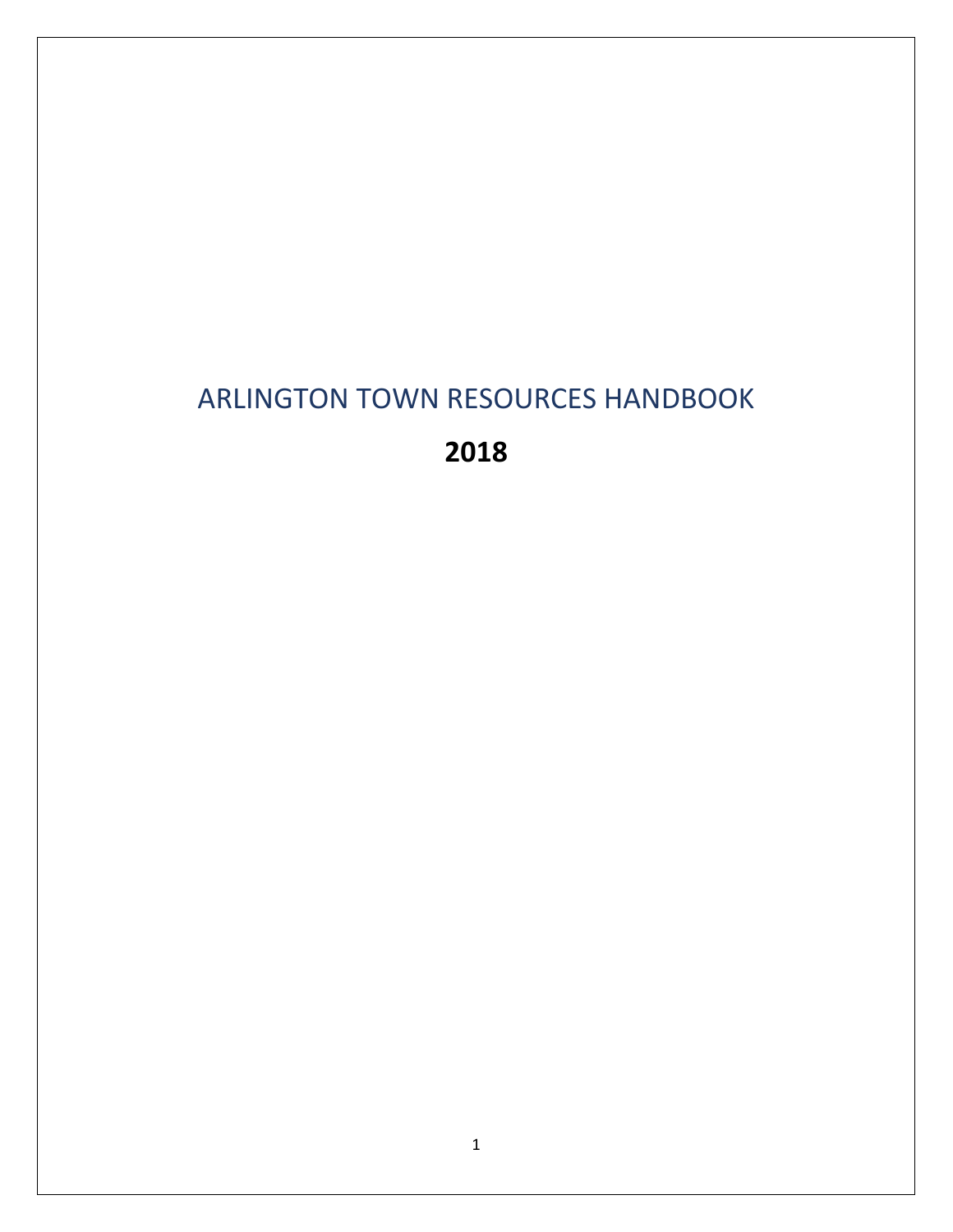# **Assembled from the Arlington Town Website**

[\(https://www.arlingtonma.gov/departments/health-human](https://www.arlingtonma.gov/departments/health-human-services/assistance-programs)[services/assistance-programs\)](https://www.arlingtonma.gov/departments/health-human-services/assistance-programs)

# **Table of Contents**

- 1.) Food security (Pgs. 3-6)
- 2.) Income (Pgs. 7-8)
- 3.) Child care (Pg. 8)
- 4.) Affordable Housing (Pgs. 8-14)
- 5.) Home Repairs (Pgs. 15-16)
- 6.) Utility Bills (Pgs. 16-18)
- 7.) Utility Shutoff Protection (Pg. 18)
- 8.) Mortgages & Rent Payment (Pgs. 18-19)
- 9.) Homelessness Prevention and Services (Pgs. 19-23)
- 10.) Job Search (Pg. 23)
- 11.) Health Insurance (Pg. 24)
- 12.) Child Activities/Camps in Arlington (Pgs. 25-27)
- 13.) Full List of Other Services (Pgs. 28-37)

**Compiled by:** Seth Jenkins, Summer 2018 intern for Housing Corporation of Arlington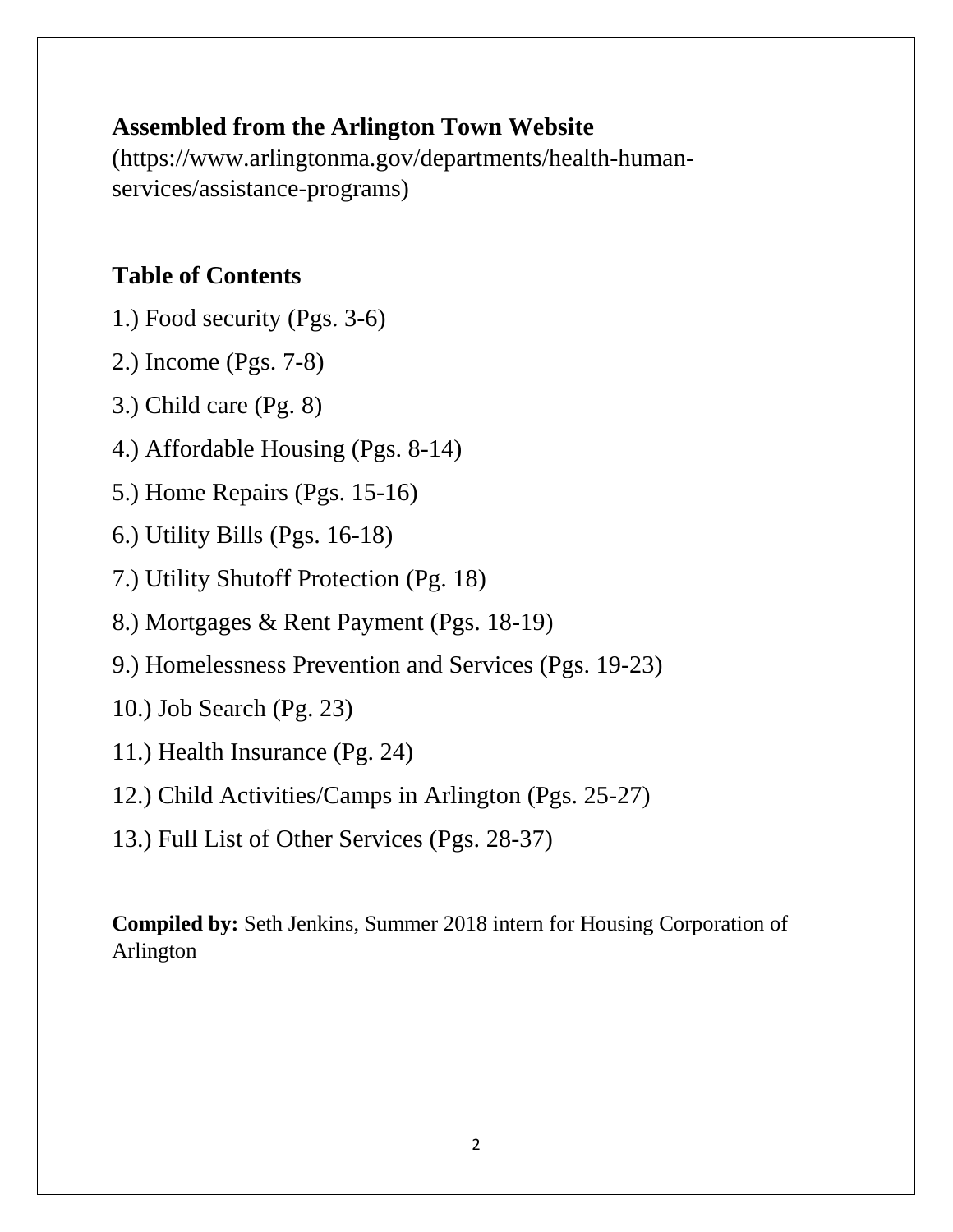# **ISSUE- I don't have enough food to feed my family:**

#### **Arlington Food Pantry – Arlington**:

<https://arlingtonfoodpantry.org/> 117 Broadway Arlington, MA 02474 Every Wednesday 9:00 a.m.– 10:30 a.m. AND 5:30 p.m. – 7:00 p.m. Phone: 781-316-3177

# **Helping Hand Food Pantry – Cambridge**:

<http://www.stjames-cambridge.org/helping-hand-food-pantry/> Phone: 617-547-4070

The Helping Hand Food Pantry is open the second Saturday of each month, located at the rear of 364 Rindge Ave, Cambridge. The pantry serves from 11 a.m. - 1 p.m. Guests will be permitted to wait inside beginning at approximately 10:45 a.m.

During St. James's redevelopment, the Food Pantry is located at the Fresh Pond Apartments, 364 Rindge Avenue (the middle of the three tall towers) in Cambridge, 02140.

## **East End House Emergency Food Pantry- East Cambridge**

<http://eastendhouse.org/programs-and-services/emergency-food-program> 105 Spring St. Cambridge, MA 02141 Phone: 617-876-4444

## **Women's Lunch Place**

https://womenslunchplace.org/visit-us/meals-program/ Day shelter that provides breakfast and lunch, Monday through Saturday, to anyone in the Boston area who identifies as female and is food insecure. Breakfast at 8-10 a.m. Lunch at 12-2 p.m. Phone: 617-267-0200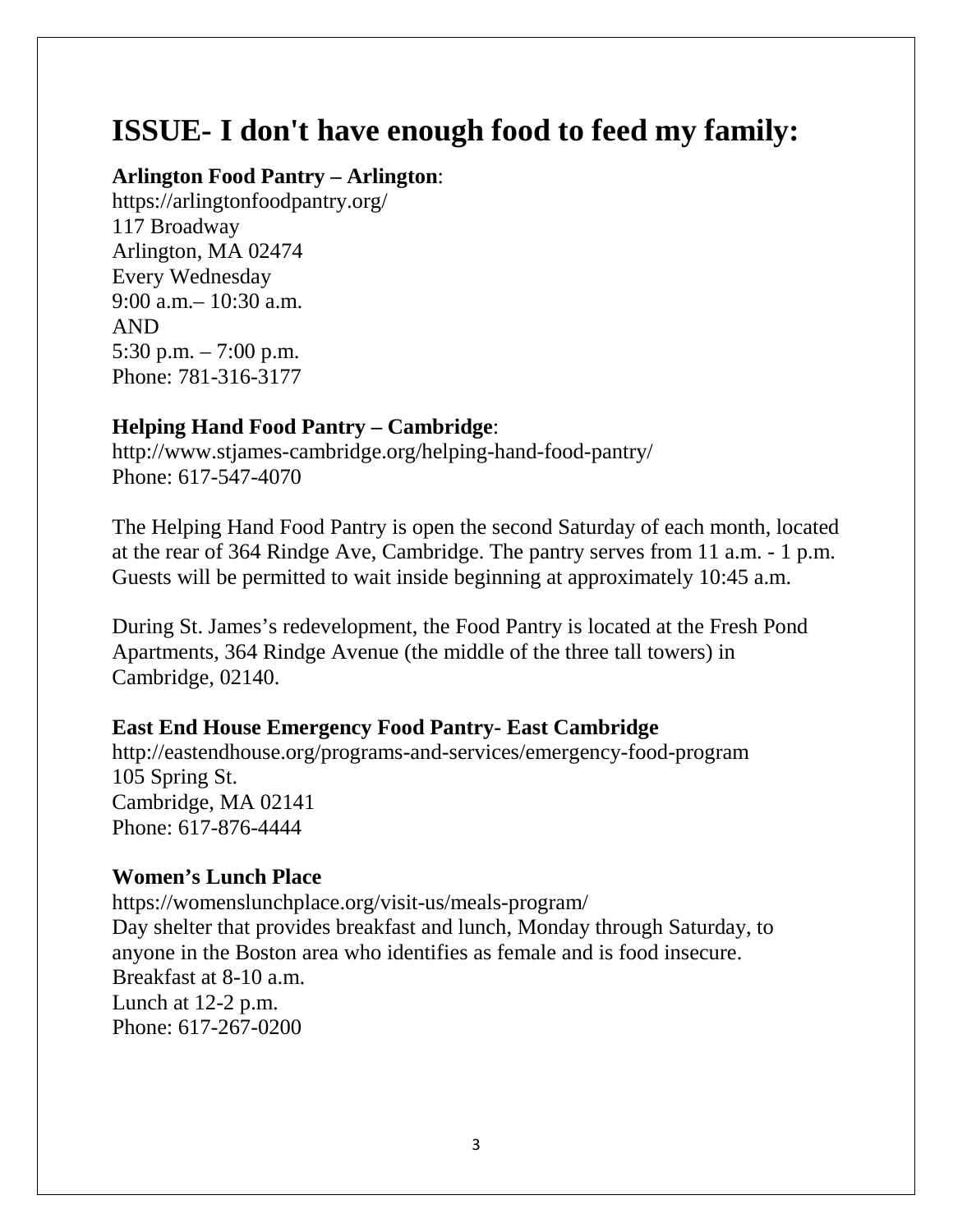#### **St. Francis House**

https://stfrancishouse.org/programs/basic-services/ 39 Boylston St. Boston, MA 02116 Phone: 617-542-4211

#### **Somerville Homeless Coalition – Somerville**:

<https://www.somervillehomelesscoalition.org/programs/food-services/> Phone: 617-263-6111

#### *Main Food Pantry – Project SOUP (New Location)*

165 Broadway (corner of Cross Street; same building as Senior Center) Somerville, MA 02145. The pantry is located on the Cross Street side of the building, through the black door.

*Community Suppers*

Mondays – beginning at 4:30 p.m. at:

First Congregational Church of Somerville 89 College Avenue Somerville, MA

*Emergency Food Pantry*

Somerville Homeless Coalition Offices 1 Davis Square Somerville, MA 02145

Hours of Operation: Monday through Friday 9 a.m. – 5 p.m.

#### **Catholic Charities Greater Boston – Somerville**:

http://www.ccab.org/FriendsFeedingFamilies 270 Washington St. Somerville, MA 02143 Phone: 617-625-1920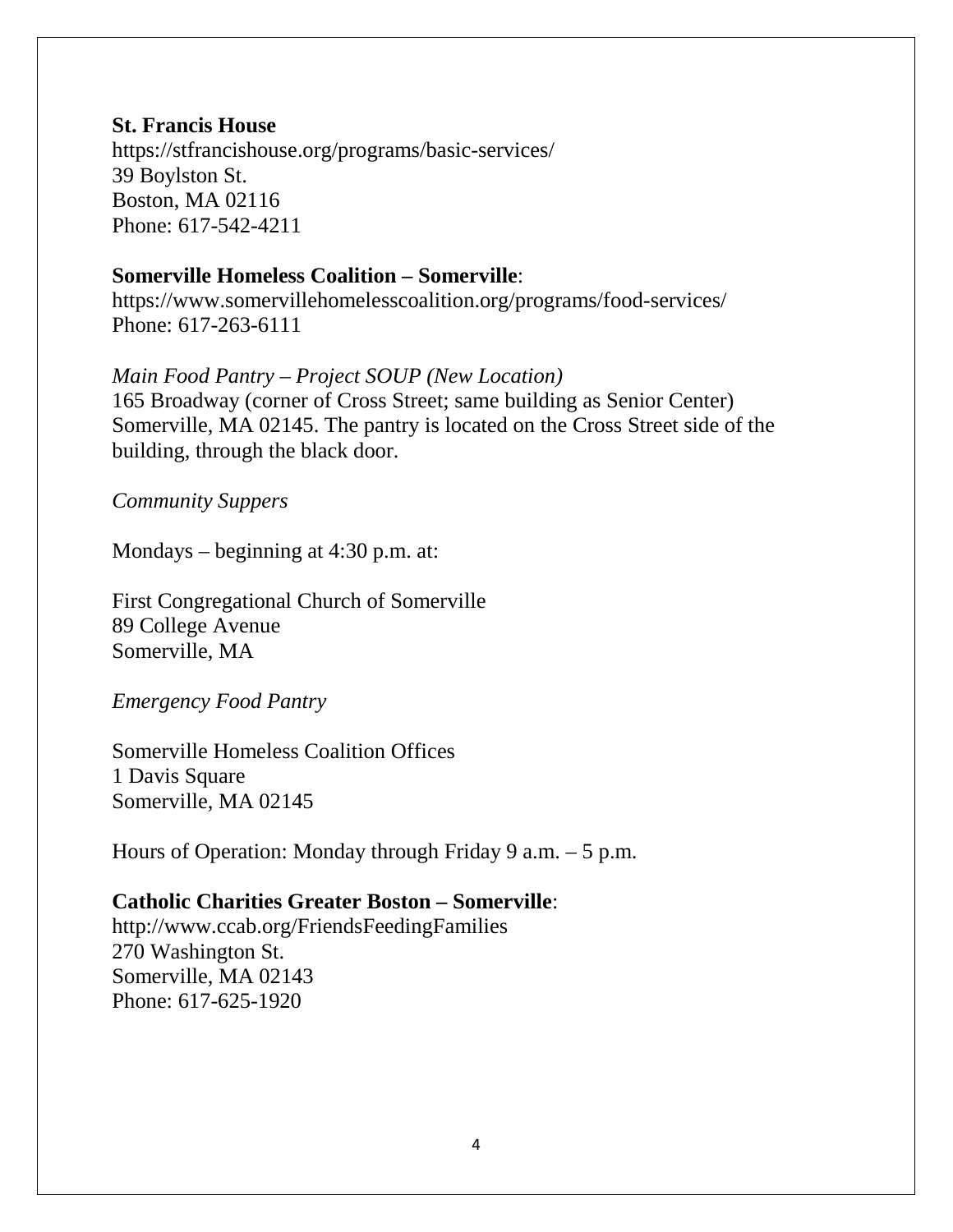#### **Salvation Army Emergency Assistance**:

<https://massachusetts.salvationarmy.org/ma/camneedhelp#EA> 402 Massachusetts Ave. Cambridge, MA 02139 Cambridge Phone: 617-547-3400

# **Family Table at Jewish Family & Children's Services** – **Waltham**:

[https://www.jfcsboston.org/Our-Services/Community-Services/Center-for-Basic-](https://www.jfcsboston.org/Our-Services/Community-Services/Center-for-Basic-Needs-Assistance/Family-Table)[Needs-Assistance/Family-Table](https://www.jfcsboston.org/Our-Services/Community-Services/Center-for-Basic-Needs-Assistance/Family-Table) 1430 Main St. Waltham, MA 02451 Phone: 781-647-5327 (JFCS)

**The Women, Infants and Children (WIC) Program** offers support for families (with children under 5 years old), pregnant women, infants, and new moms.

<https://www.challiance.org/community/women-infants-children-program> Arlington WIC program 7 Central Street (Suite #160) Arlington, MA 02476 Phone: 781-646-2032

# **Free and Reduced Lunch at the Arlington Public Schools\***:

http://www.arlington.k12.ma.us/eforms/parent\_forms/Free\_and\_Reduced\_Priced [Lunch\\_Application.pdf](http://www.arlington.k12.ma.us/eforms/parent_forms/Free_and_Reduced_Priced_Lunch_Application.pdf) **\***Will be accepting applications again in late August. Phone: 781-316-3643

## **Neighbors Eating All Together (NEAT)** program:

http://www.neatarlington.org/ Ongoing, 1 Saturday per month, 5 p.m.-6 p.m. St. John's Episcopal Church 74 Pleasant St. Arlington, MA 02476 Phone: 781-648-4819

## **Lex Eat Together**

https://www.facebook.com/LexEatTogether/ Every Wednesday, 5:15 p.m.-6:30 p.m. The Church of Our Redeemer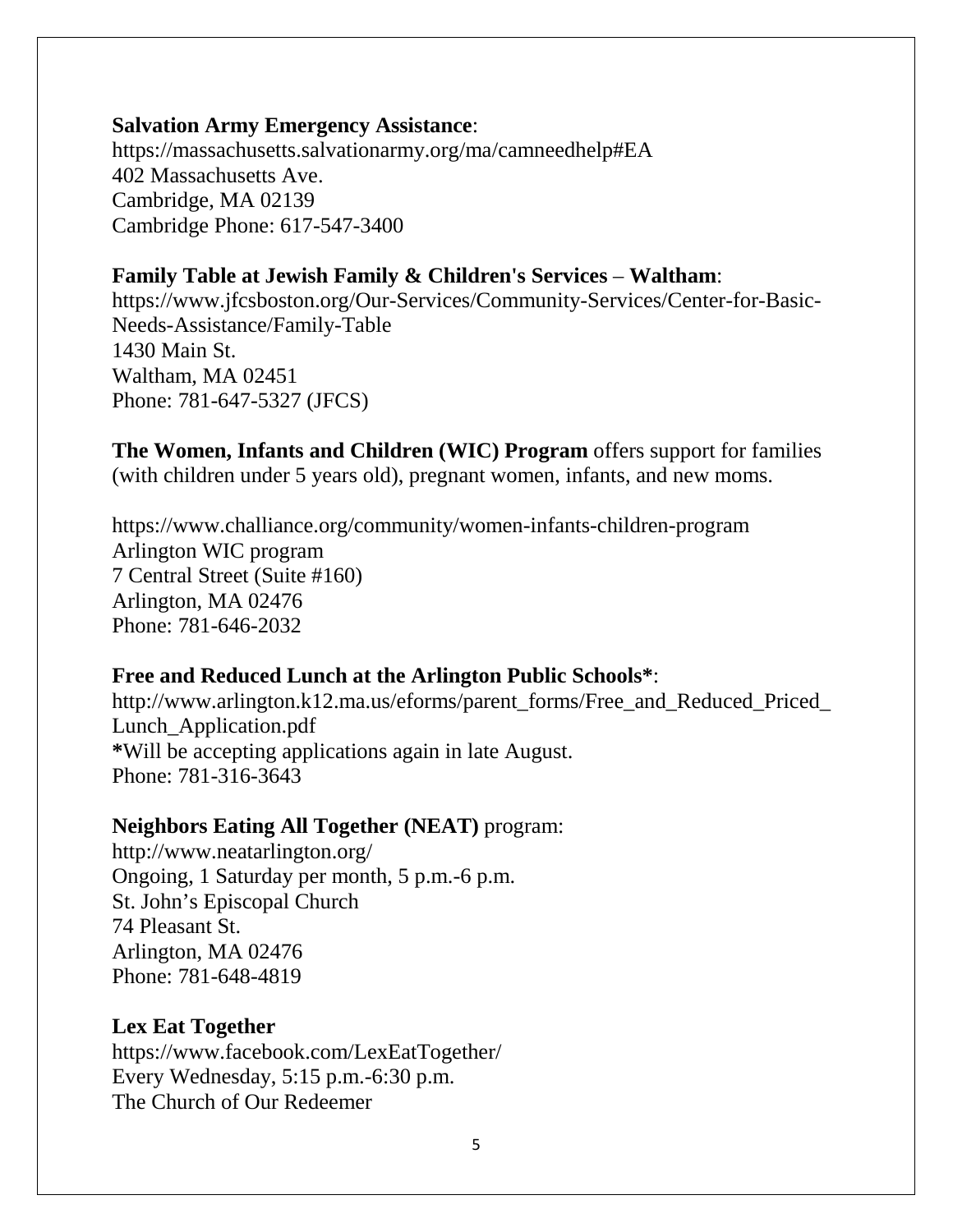6 Meriam St. Lexington, MA 02420 Phone: 781-862-6408

For food assistance, apply for the SNAP program:

**[\\*Supplemental Nutrition Assistance Program \(SNAP\)](https://www.mass.gov/how-to/apply-for-snap-benefits-food-stamps)** (How to apply): DTAConnect.org to apply online Phone: 1-877-382-2363 or the SNAP Hotline: 1-866-950-FOOD

**\*The [Arlington Office of Health and Human Services](https://www.arlingtonma.gov/departments/health-human-services)** is happy to help you complete the SNAP application. For more information, go to: [https://www.arlingtonma.gov/departments/health-human](https://www.arlingtonma.gov/departments/health-human-services/snap)[services/snap](https://www.arlingtonma.gov/departments/health-human-services/snap)

Health & Human Services - Administration, Christine Bongiorno, **Director** 27 Maple St. Senior Center Arlington, MA 02476 Phone: 781-316-3400 Hours: Mon - Wed 8 a.m.-4 p.m., Thurs 8 a.m.-7 p.m., Fri 8 a.m.-12 noon

\*You can also apply through the **Arlington Council on Aging** (Arlingtonma.gov/coa), part of the Department of Transitional Assistance. They are a SNAP outreach provider for all ages:

*Arlington Council on Aging* 27 Maple St. Senior Center Arlington, MA 02476 Phone: 781-316-3400 Hours: Mon-Wed 8 a.m.-4 p.m., Thurs. 8 a.m.-7 p.m., Fri. 8 a.m.-12 noon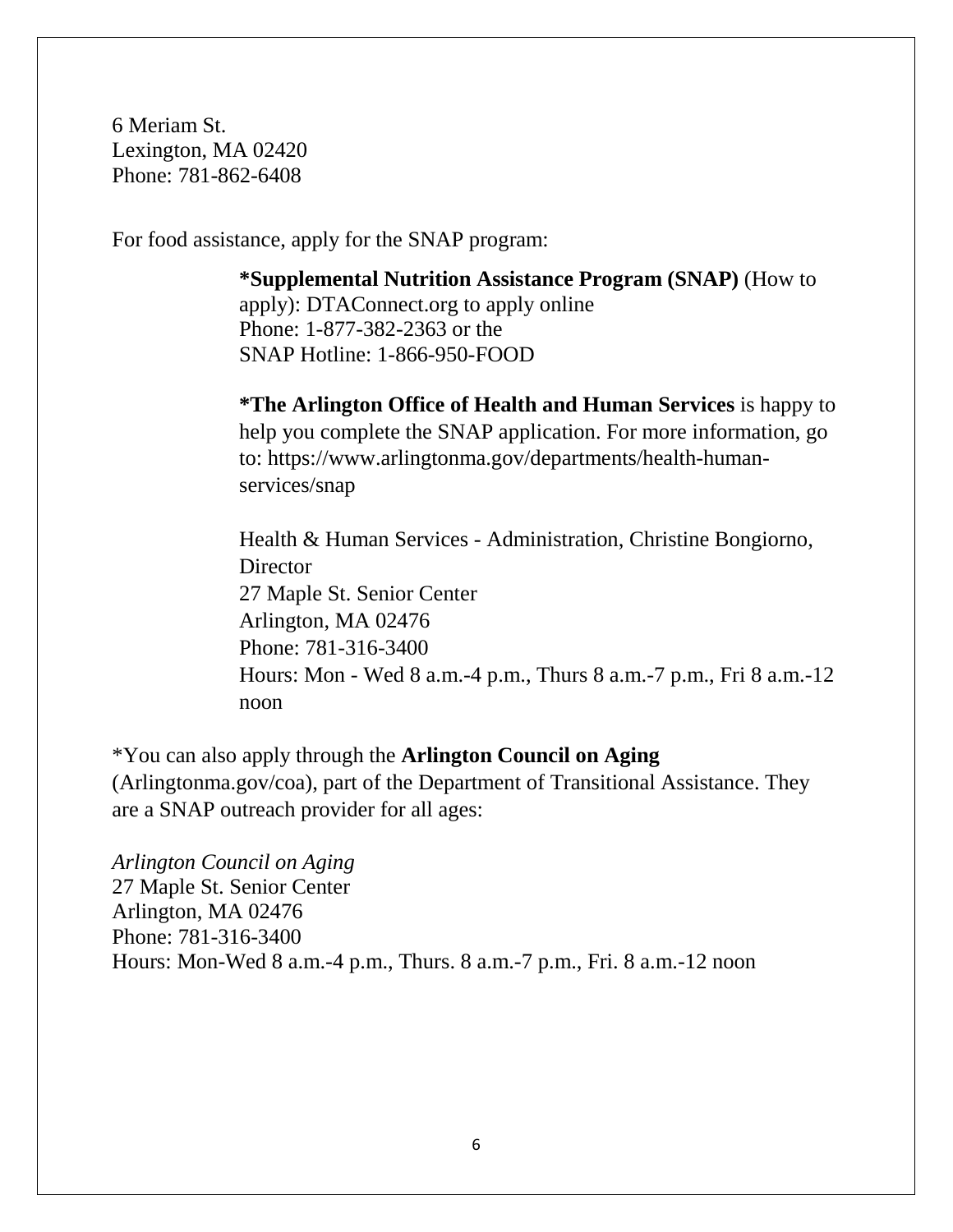# **ISSUE- I Don't Have Any Source of Income:**

Apply for **[Economic Assistance](https://www.mass.gov/economic-assistance-cash-benefits) (Cash Benefits) (**https://www.mass.gov/economic-assistance-cash-benefits) through: **The [Department of Transitional Assistance](http://www.mass.gov/eohhs/gov/departments/dta/)** (https://www.mass.gov/orgs/department-of-transitional-assistance) - [Chelsea](https://eohhs.ehs.state.ma.us/DTAOffices/SearchOffice.aspx)  **[Office](https://eohhs.ehs.state.ma.us/DTAOffices/SearchOffice.aspx)** 80 Everett Avenue, Chelsea, MA 02150 Phone: 617-551-1700 Apply for **[Supplemental Security Income](https://www.ssa.gov/benefits/ssi/) (SSI)** through Social Security - **[Cambridge Office](https://secure.ssa.gov/ICON/ic001.do#officeResults)**: <https://www.ssa.gov/benefits/ssi/> 10 Fawcett St. Cambridge, MA 02138 Phone: 1-800-772-1213

Need help? The Council on Aging can also provide assistance. Phone: 781-316-3400

# Apply for **[Social Security Disability Insurance](https://www.ssa.gov/benefits/disability/) (SSDI)** through Social Security - **[Cambridge Office](https://secure.ssa.gov/ICON/ic001.do#officeResults)**:

<https://www.ssa.gov/benefits/disability/> 10 Fawcett St. Cambridge, MA 02138 Phone: 1-800-772-1213

Apply for **[Retirement Benefits](https://www.ssa.gov/benefits/retirement/)** through Social Security - **[Cambridge Office](https://secure.ssa.gov/ICON/ic001.do#officeResults)**: <https://www.ssa.gov/benefits/retirement/> 10 Fawcett St.

Cambridge, MA 02138 Phone: 1-800-772-1213

## Apply for **[Unemployment](https://www.mass.gov/unemployment-insurance-ui-online)**:

<https://www.mass.gov/unemployment-insurance-ui-online> TeleClaim Center Call Department of Unemployment Assistance, TeleClaim Center at 617-626-6800 Monday-Friday 8:30 a.m.-4:30 p.m.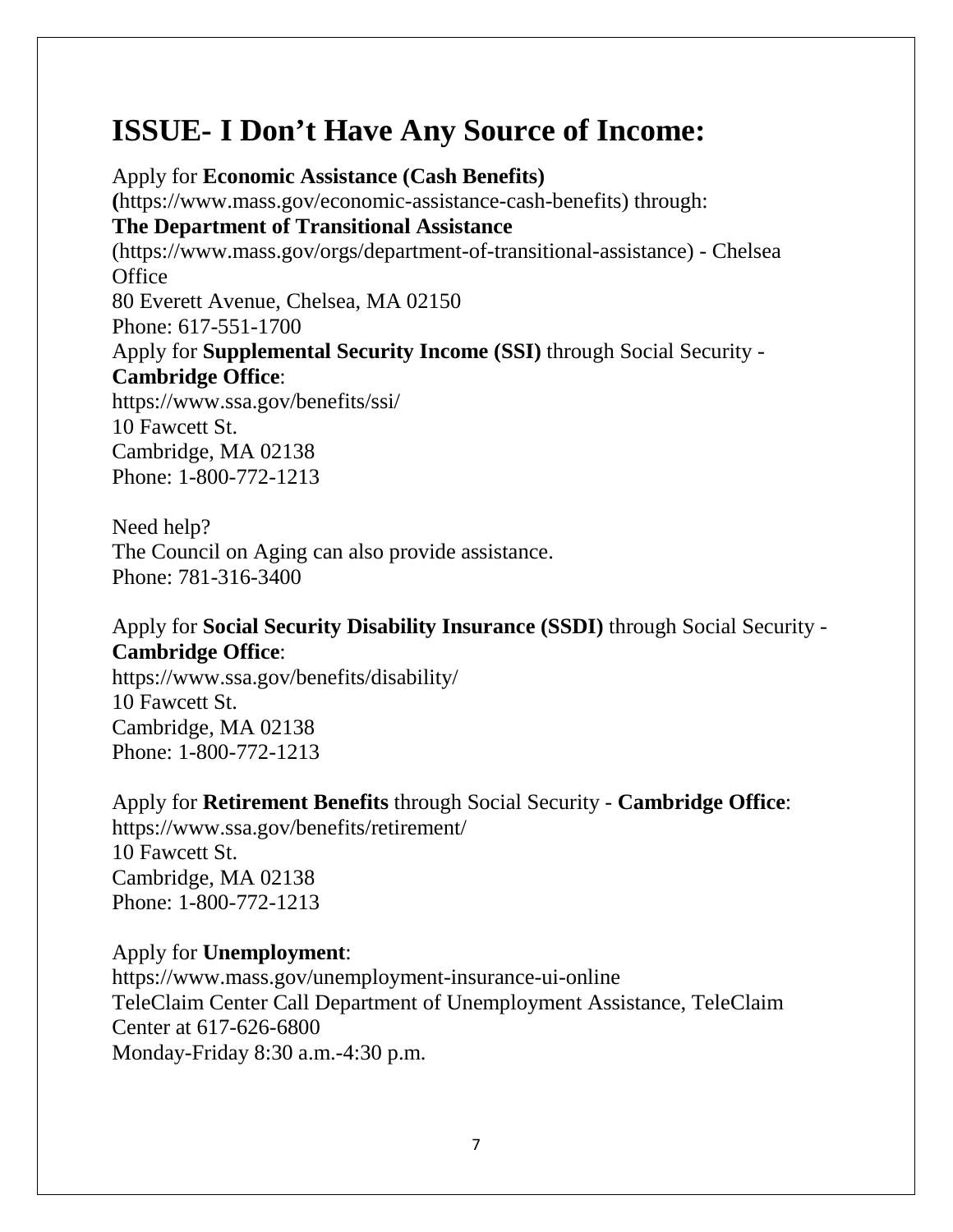Apply for **[Child Support](https://www.mass.gov/orgs/child-support-enforcement-division)** <https://www.mass.gov/orgs/child-support-enforcement-division> Phone: 800-332-2733 617-660-1234 (for local callers in the Boston area)

# **ISSUE- I need help finding and paying for childcare**

**Department of Early Childhood Education and Care (EEC) Financial Assistance**: https://www.mass.gov/early-education-and-care-financial-assistancefor-families 51 Sleeper St. 4<sup>th</sup> Floor Boston, MA 02210 Phone: 617-988-6600

You can sign up for the income-eligible waitlist at <https://www.childcarecircuit.org/for-parents/paying-for-child-care/ie-registration> Child Care Circuit Office Phone: 800-660-2868 or 978-686-4288 Referral Line: 978-722-2751 Or Dial 211

**Department of Early Childhood Education and Care (EEC)** online directory of certified child care programs in Massachusetts: <http://www.eec.state.ma.us/ChildCareSearch/EarlyEduMap.aspx> Phone: 617-988-6600

# **ISSUE- I need to find a place I can afford**

*Affordable Housing in Massachusetts generally comes in two varieties:*

**\*Income-Based** - You provide proof of your income on an annual basis and the management company calculates your rent at a percentage of that income.

**\*Affordable** - The rent is set at what the management company considers a "below-market" value.

You must prove that your income is more or less than an amount set by the management company. If you qualify, you pay a below-market rate that could be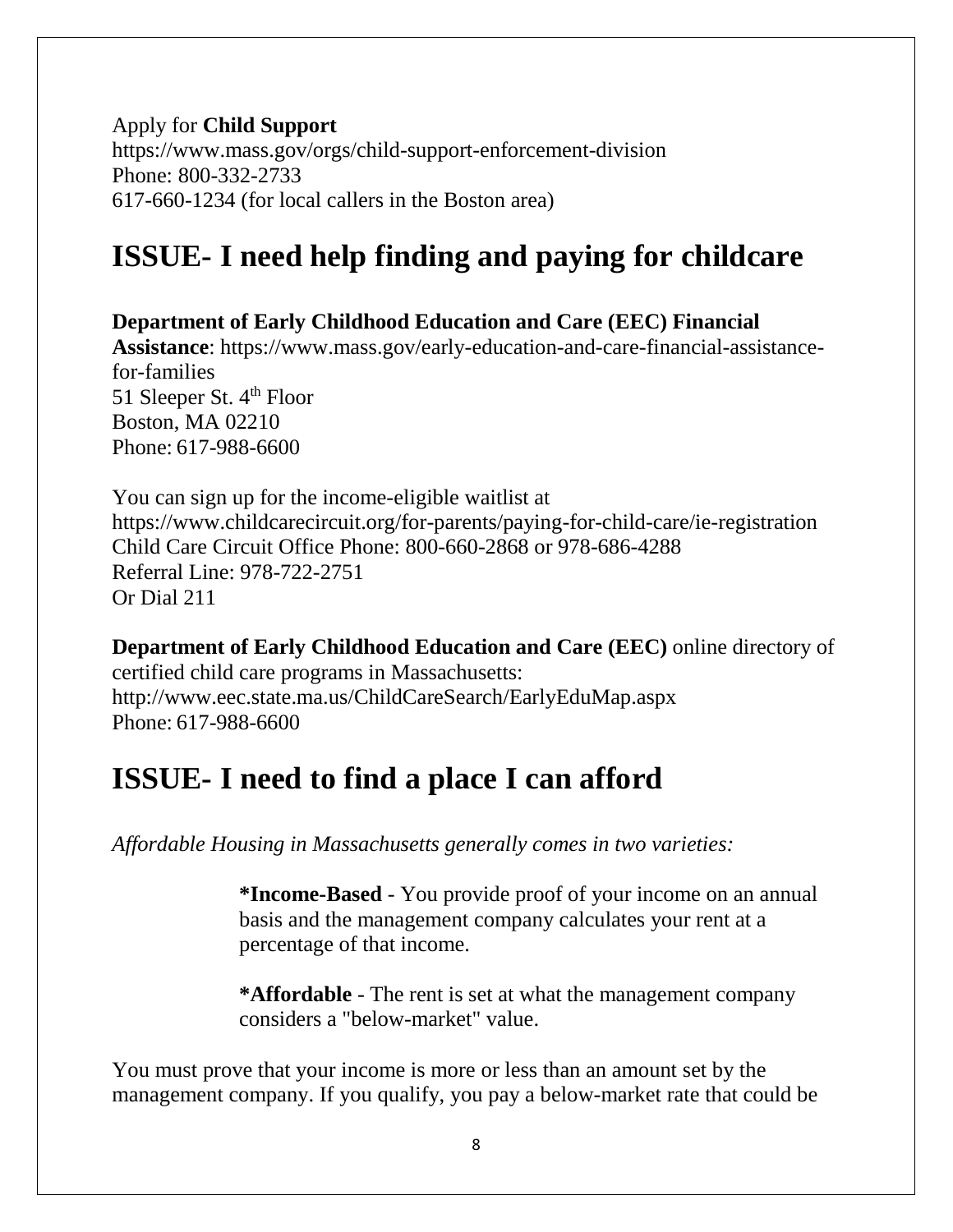any percentage of your income. To find out about various forms of shelter including public housing, rental assistance, and emergency housing, consult this website for information:

<https://www.mass.gov/topics/affordable-housing> *General Housing Search Guides*:

# **\*Housing Search Guide For People with Disabilities in**

**Massachusetts** at: [https://www.chapa.org/housing-courses/housing](https://www.chapa.org/housing-courses/housing-search-guide-for-people-with-disabilities-in-massachusetts)[search-guide-for-people-with-disabilities-in-massachusetts](https://www.chapa.org/housing-courses/housing-search-guide-for-people-with-disabilities-in-massachusetts)

Citizens' Housing & Planning Association 18 Tremont Street, Suite 401 Boston, MA 02108 Phone: 617-742-0820

For a complete list of affordable housing options in Massachusetts, you can print out a PDF here:

[https://www.masshousing.com/portal/server.pt/community/rental\\_housing/240/loo](https://www.masshousing.com/portal/server.pt/community/rental_housing/240/looking_for_an_affordable_apartment) [king\\_for\\_an\\_affordable\\_apartment](https://www.masshousing.com/portal/server.pt/community/rental_housing/240/looking_for_an_affordable_apartment)

### from **MassHousing**:

[https://www.masshousing.com/portal/server.pt/community/home/217/home\)](https://www.masshousing.com/portal/server.pt/community/home/217/home) Phone: 617-854-1000

This list can be cumbersome and is meant to be a list of all the affordable housing in Massachusetts, not of available housing.

*If you need someone to help you through the process of finding affordable housing, try these links:*

## **Metro Boston Housing Search Program**:

[https://www.metrohousingboston.org/what-we-do/for-p](https://www.metrohousingboston.org/what-we-do/for-)roviders/housing-search/ 1411 Tremont Street Boston, MA 02120 Phone: 617-859-0400 ext. 700

## **Somerville Homeless Coalition**:

<https://www.somervillehomelesscoalition.org/programs/case-management/> 1 Davis Square Somerville, MA 02144 Phone: 617-623-6111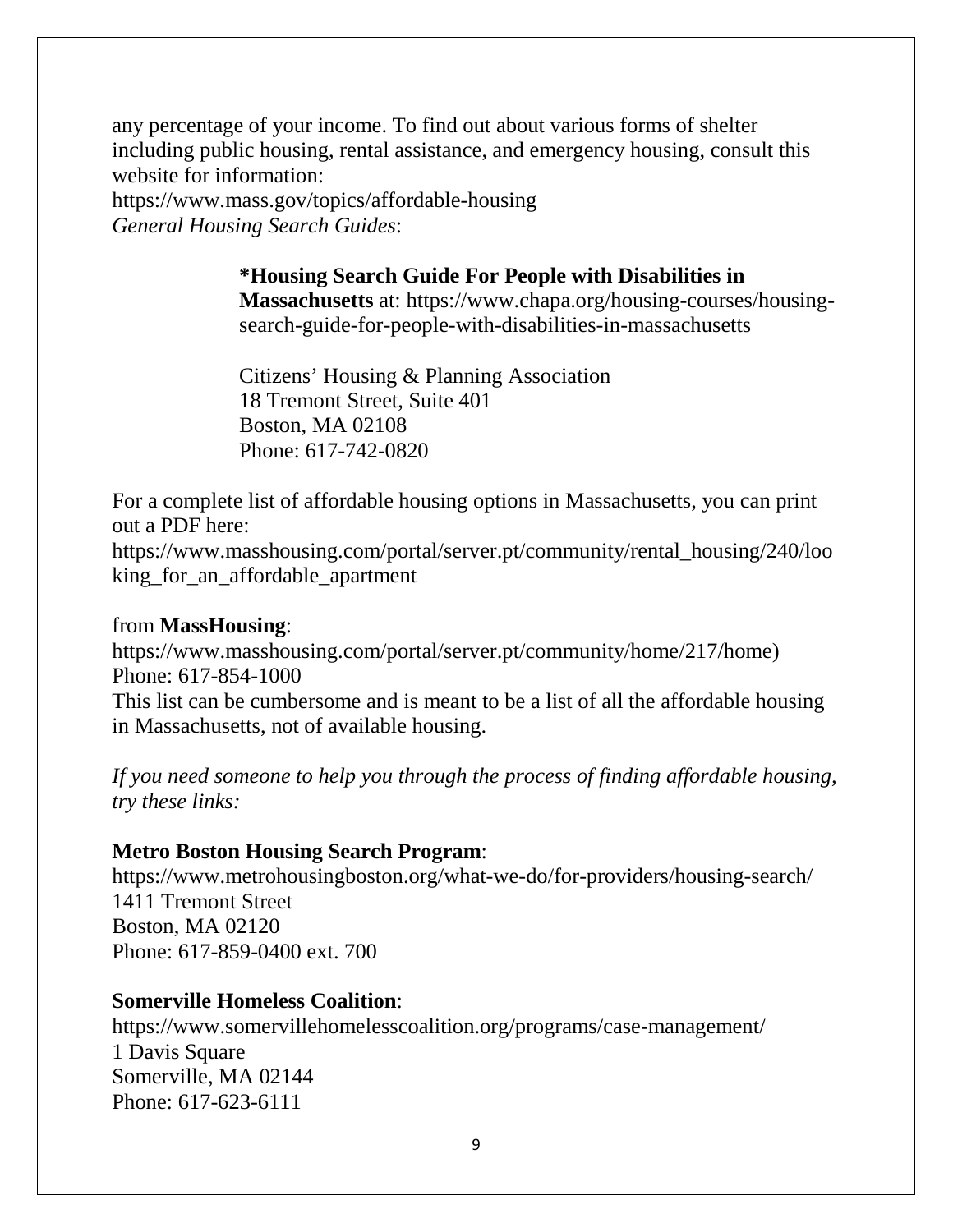*Income based housing options in Arlington (You pay a percentage of your income):*

### **Arlington Housing Authority** (Families, Elderly/Disabled):

<http://www.arlingtonhousing.org/index.php> 4 Winslow St. #1 Arlington, MA 02474 For Families: 781-296-7552 For Elderly: 781-646-3400 ext. 25

## **Housing Corporation of Arlington** (Families, Elderly/Disabled):

<https://www.housingcorparlington.org/> 252 Massachusetts Ave. Arlington, MA 02474 Phone: 781-859-5294

# **Millbrook Square Apartments** (Elderly/Disabled):

<http://www.millbrooksquare.com/> 17 Mill Street Arlington, MA 02476 Phone: 781-641-1410

*State and Federal income based voucher programs (You pay a percentage of your income):* 

**Massachusetts Housing Choice Voucher Wait list** (Section 8 - A voucher you can use to supplement your rent payment anywhere in the US): <http://www.section8listmass.org/> Phone: 1-877-868-0040 for the Centralized Waiting List information line

**Massachusetts Rental Voucher Program (MVRP)** (A voucher you can use to supplement your rent payment only for apartments in Massachusetts): [https://www.metrohousingboston.org/what-we-do/voucher](https://www.metrohousingboston.org/what-we-do/voucher-programs/massachussets-rental-voucher-program/)[programs/massachussets-rental-voucher-program/](https://www.metrohousingboston.org/what-we-do/voucher-programs/massachussets-rental-voucher-program/) Phone: 617-859-0400

**Section 8 Project Based Voucher Program Pre-Application for Housing Assistance** (A voucher to supplement your rent in a specific apartment. It cannot be used elsewhere. These are often in renovated buildings or new developments.)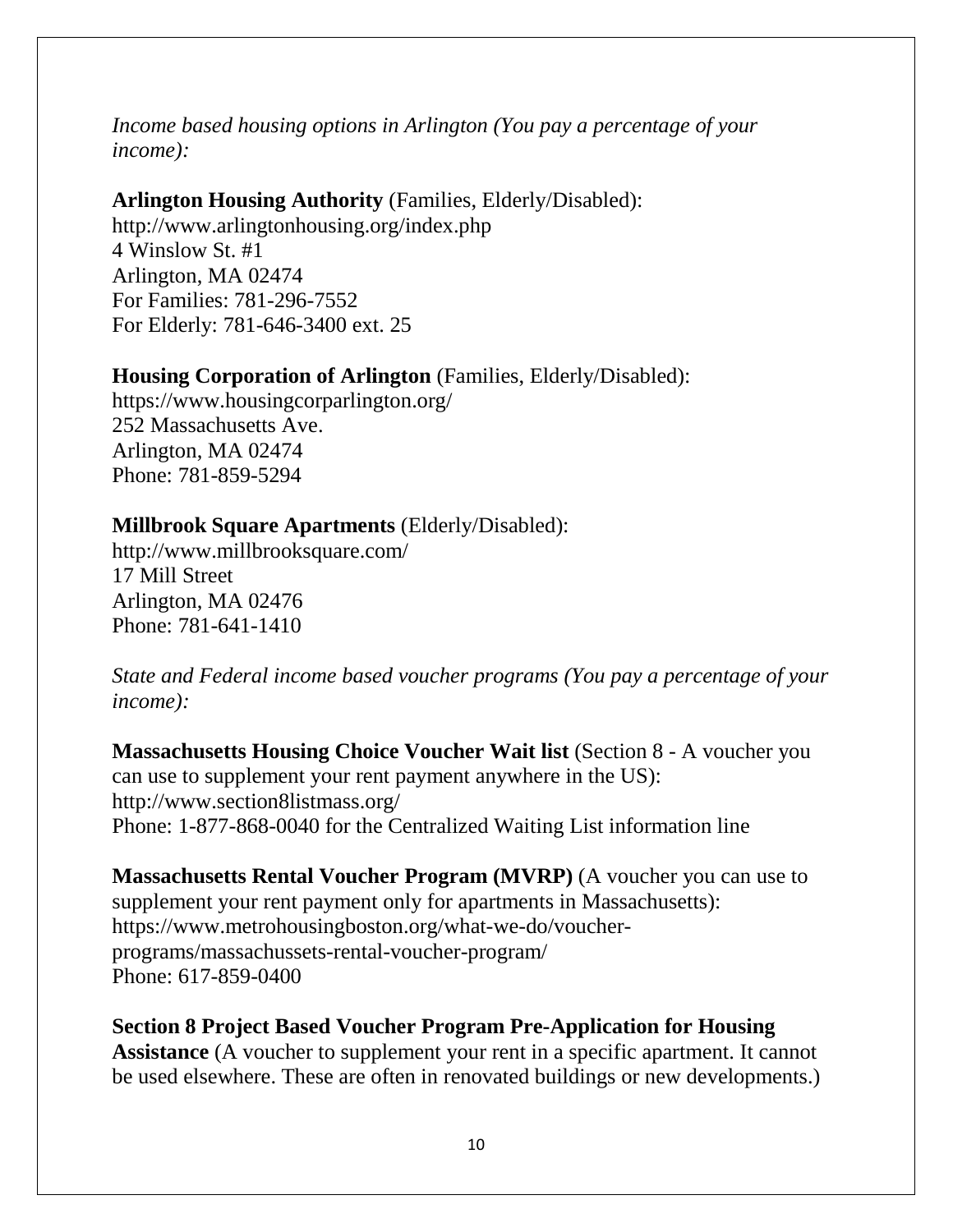[http://www.metrohousingboston.org/wp](http://www.metrohousingboston.org/wp-content/uploads/2017/11/preapplicationPBVmbhp29-new-address.pdf)[content/uploads/2017/11/preapplicationPBVmbhp29-new-address.pdf](http://www.metrohousingboston.org/wp-content/uploads/2017/11/preapplicationPBVmbhp29-new-address.pdf) Metro Housing Phone: 617-859-0400

*Affordable Apartment Listings*:

Affordable apartment listings from **MetroBoston**: <https://www.metrohousingboston.org/apartment-listings/>

If you are a tenant and need assistance with a housing search or other housingrelated resources, please contact Metro Boston's Housing Consumer Education Center's Resource Line at 617-425-6700 or at ResourceLine@metrohousingboston.org.

**MassAccess**: The Accessible Housing Registry. You can filter your search for affordable apartments that are handicap accessible. <https://www.massaccesshousingregistry.org/> If you have any questions about utilizing MassAccess please contact Beyazmin Jimenez at CHAPA (Citizens' Housing and Planning Association) at 617-742-0820 x105 or [bjimenez@chapa.org.](mailto:bjimenez@chapa.org)

**Metrolist**: clearinghouse for income-restricted and affordable housing opportunities in Boston and neighboring communities. <https://www.boston.gov/metrolist> Phone: 617-635-4200

**Caritas Communities, Inc.** (Single Room Occupancy (SRO) housing): <https://caritascommunities.org/our-properties/apply/> 25 Braintree Hill Office Park Suite 206 Braintree, MA 02184 If you have any questions, please call the vacancy line at 781-843-1606.

# **Housingworks.net**:

<https://www.housingworks.net/>

*The following Management Companies offer units that are "affordable" if you qualify*: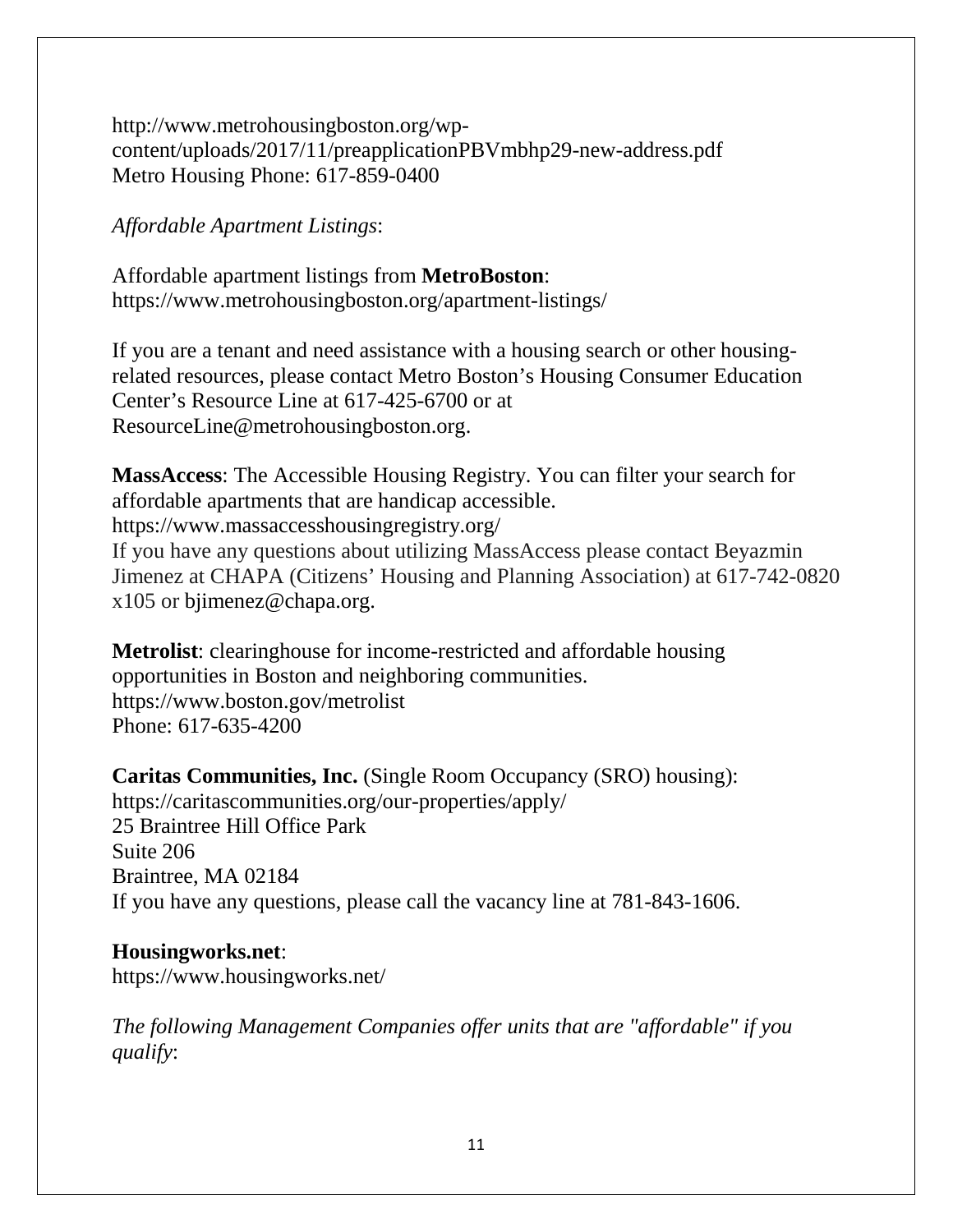# **Arlington 360**:

[https://www.massaccesshousingregistry.org/development/arlington-360](https://www.massaccesshousingregistry.org/development/arlington-360-apartments) [apartments](https://www.massaccesshousingregistry.org/development/arlington-360-apartments) 4105 Symmes Circle Arlington, MA 02474 Site Phone: 781-859-5807 Email Address: [a360leasing@jagmgt.com](mailto:a360leasing@jagmgt.com)

**Avalon Bay** [\(https://www.avaloncommunities.com/about-us/affordable-housing\)](https://www.avaloncommunities.com/about-us/affordable-housing). You can find links to applications for specific communities at: [https://www.avaloncommunities.com/about-us/affordable-housing/community](https://www.avaloncommunities.com/about-us/affordable-housing/community-list#5) $list#5)$ 51 Sleeper St. #750 Boston, MA 02210

**Wingate Communities**: Look for properties that say "Affordable Living" at: <http://wingateapartmenthomes.com/properties/apartmenthomes/massachusetts/> Wingate Companies Headquarters 100 Wells Avenue Newton, MA 02459 Company Headquarters Phone: 781-707-9100

**Peabody Properties**: Look for properties where the rent column says "please call" or has a \* next to it. This indicates that the units will be rented at a below-market rate for qualified renters: <http://www.peabodyproperties.com/communities/component/jea/> 536 Granite Street Braintree, MA 02184 Company Headquarters Phone: 781-794-1000

## **Taymil Communities**:

<https://www.taymilcommunities.com/massachusetts/> 1101 Worcester Rd. Framingham, MA 01701 Company Headquarters Phone: 508-665-4040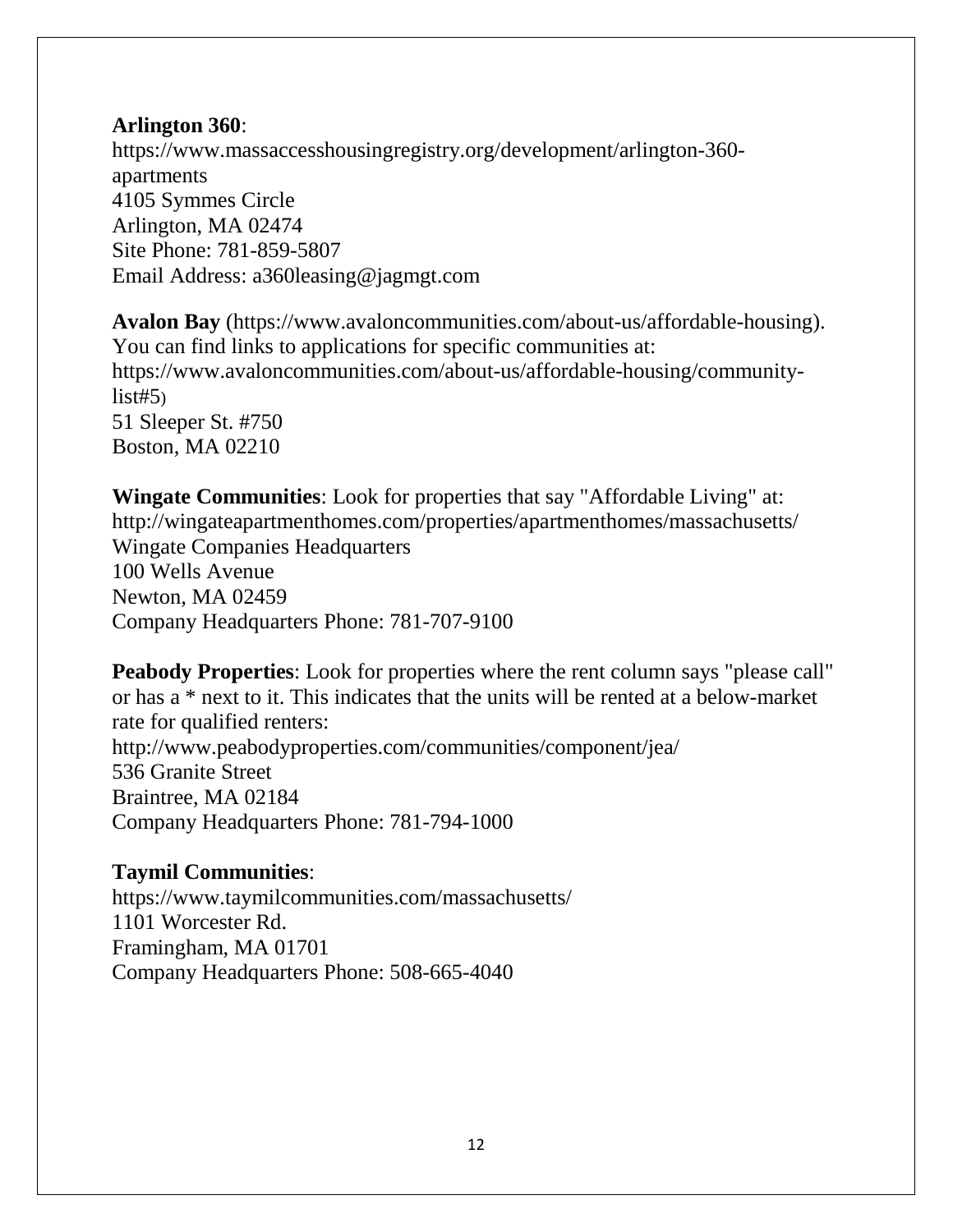### **The Community Builders**:

<http://www.tcbcommunities.com/searchlisting.aspx> 185 Dartmouth St. Boston, MA 02116 Phone: 617-695-9595

#### **Corcoran Management Company**:

<http://corcoranapts.com/affordable-communities> 100 Grandview Road, Suite 205 Braintree, MA 02184 Company Headquarters Phone: 781-849-0011

*Affordable Home Buying Programs*:

The **Massachusetts Affordable Housing Alliance** list focuses on affordable home lotteries and resales for home purchases at: <http://www.massaffordablehomes.org/>

Hillary Pizer, Associate Director The Massachusetts Affordable Housing Alliance Phone: 617-822-9100 ext. 302

# **My Mass Mortgage**:

<http://www.mymassmortgage.org/> Citizens' Housing and Planning Association Phone: 617-742-0820

#### **MassHousing Mortgage**:

https://www.masshousing.com/portal/server.pt/community/home\_buyer\_loans/226 /masshousing\_loan Mass Housing 1 Beacon St. #27 Boston, MA 02108 Phone: 617-854-1000

#### **One Mortgage**:

<https://www.mhp.net/one-mortgage> The Massachusetts Housing Partnership 160 Federal Street Boston, MA 02110 Phone: 800-752-7131 MHP Phone: 617-330-9955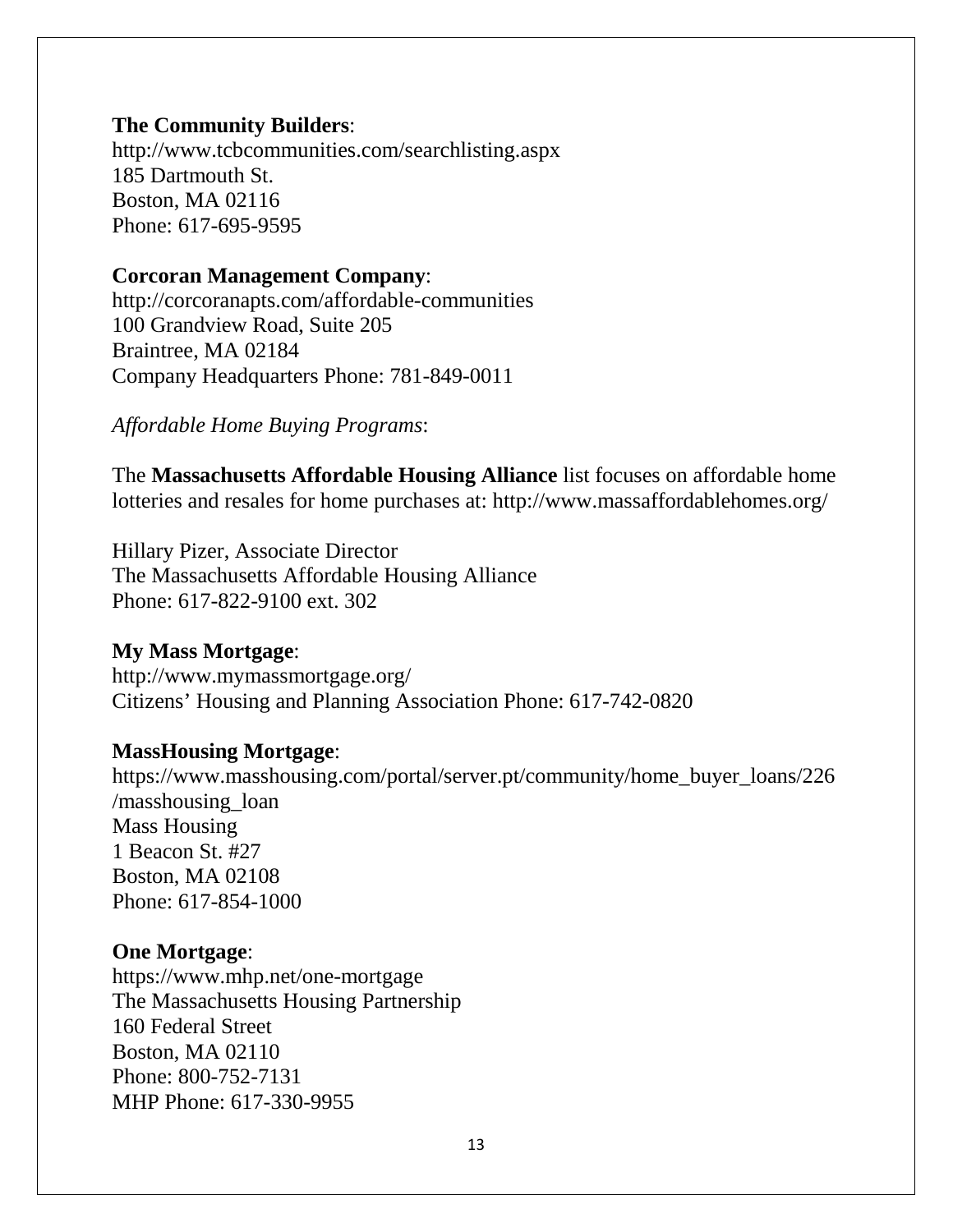*For First Time Homebuyers:*

# **First Time Homebuyers – Town of Arlington website:**

https://www.arlingtonma.gov/departments/planning-communitydevelopment/affordable-housing-in-arlington Affordable housing contact: Erin Zwirko 730 Mass Ave. Annex Arlington, MA 02476 Phone: 781-316-3091 [ezwirko@town.arlington.ma.us](mailto:ezwirko@town.arlington.ma.us)

## **Housing Corporation of Arlington**

<https://www.housingcorparlington.org/> 252 Massachusetts Ave. Arlington, MA 02474 Phone: 781-859-5294

# **Medford Housing Authority**

First-time home buyer classes are offered at the Medford Housing Authority at 121 Riverside Avenue, Medford, MA 02155. They are run by Susan Collins through Medford Community Housing (MCH). MCH also offers classes online through: http://www.medfordcommunityhousing.org/workshop.html

Contact: Susan Collins Medford Community Housing PO Box 575 Medford, MA 02155 Phone: 978-873-5650 Medfordcommunityhousing.org

*Banks that can help you with the process of securing a place to live:*

## **Winchester Co-Op Bank**

19 Church St. Winchester, MA 01890 Main Line: 781-729-3620 Joanne M. Reese, Senior Vice President of Operations: 781-756-3501 or 781-729-3620 ext. 501 [jreese@wincoop.com](mailto:jreese@wincoop.com)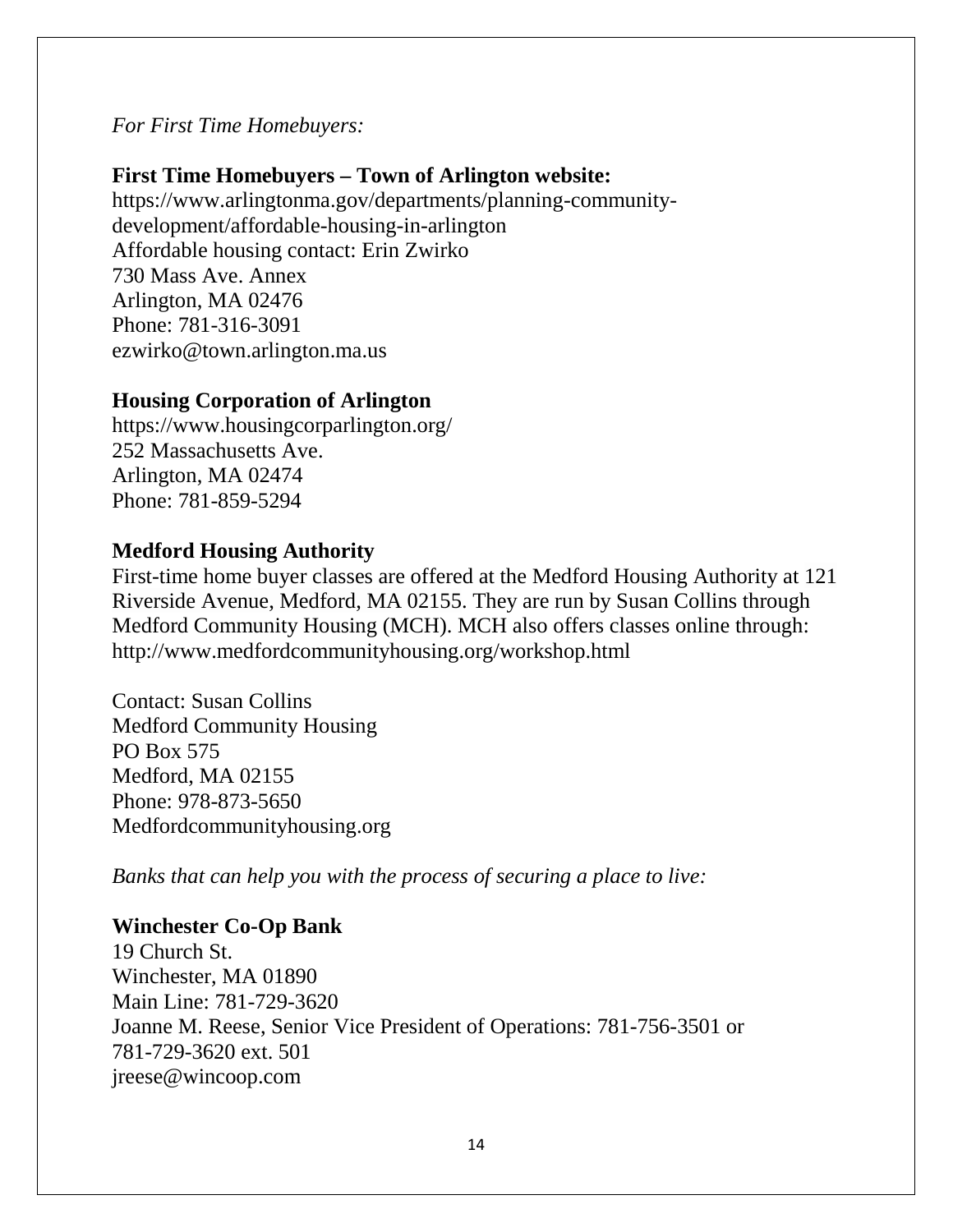# **ISSUE- I Need Help Getting Repairs Done on My Home**

**Home Modification Loan Program** - [https://www.mass.gov/home-modification](https://www.mass.gov/home-modification-loan-program-hmlp)[loan-program-hmlp](https://www.mass.gov/home-modification-loan-program-hmlp)

The Home Modification Loan Program provides low- and no-interest loans to modify the homes of elders, adults, and children with disabilities. Such home modifications allow individuals with disabilities to remain in their homes and live independently in their communities. Any homeowner who has a disability or has a household member with a disability, or rents to an individual with a disability, may apply for this loan. Contact: Susan Gillam at 1-866-500-5599 or via email at sgillam@cedac.org

### **MassSave** - Savings through energy efficiency:

<https://www.masssave.com/> Phone: 866-527-7283

#### **Home Improvement Loan Program - through MassHousing**:

[https://www.masshousing.com/portal/server.pt/community/home\\_owner\\_loans/228](https://www.masshousing.com/portal/server.pt/community/home_owner_loans/228/home_improvement_loans) [/home\\_improvement\\_loans](https://www.masshousing.com/portal/server.pt/community/home_owner_loans/228/home_improvement_loans) Phone: 617-854-1000

#### **MassHousing Refinance Loans - through MassHousing**:

[https://www.masshousing.com/portal/server.pt/community/home\\_owner\\_loans/228](https://www.masshousing.com/portal/server.pt/community/home_owner_loans/228/refinance_your_mortgage) [/refinance\\_your\\_mortgage](https://www.masshousing.com/portal/server.pt/community/home_owner_loans/228/refinance_your_mortgage) Phone: 617-854-1000

#### **Septic System Repair Loans - through MassHousing**:

[https://www.masshousing.com/portal/server.pt/community/home\\_owner\\_loans/228](https://www.masshousing.com/portal/server.pt/community/home_owner_loans/228/septic_repair_loans) [/septic\\_repair\\_loans](https://www.masshousing.com/portal/server.pt/community/home_owner_loans/228/septic_repair_loans) Phone: 617-854-1000

#### **Get the Lead Out Program - through MassHousing**:

[https://www.masshousing.com/portal/server.pt/community/home\\_owner\\_loans/228](https://www.masshousing.com/portal/server.pt/community/home_owner_loans/228/get_the_lead_out) /get the lead out Phone: 617-854-1000

#### **HEAT loan from Mass Save**:

<https://www.masssave.com/en/saving/residential-rebates/heat-loan-program/>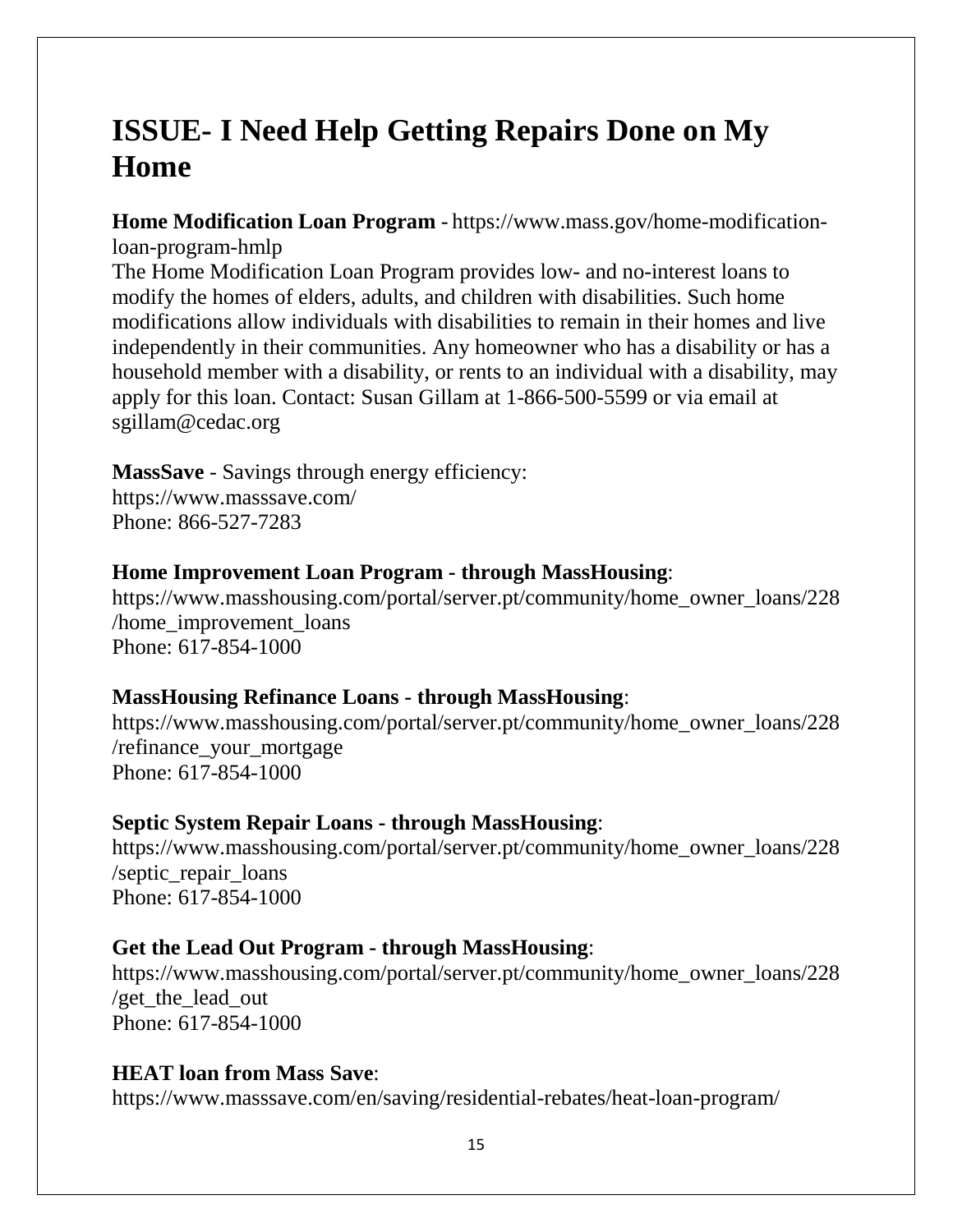To get started, call Mass Save at 866-527-7283 to schedule a Home Energy Assessment.

# **\*Heating Emergency Assistance Retrofit Task Weatherization Assistance Program (HEARTWAP)**:

https://www.mass.gov/service-details/heating-system-repairreplacement-program-heartwap 100 Cambridge St. Suite 300 Boston, MA 02114 Call DHCD Contact, Main Office, at 617-573-1100

# **ISSUE- I can't afford to pay my utility bills**

# **Community Teamwork's Fuel Assistance Program**:

<http://www.commteam.org/how-we-help/housing-utilities/liheap/>

Community Teamwork Inc. also administers the **Low Income Home Energy Assistance Program (LIHEAP)** (https://www.mass.gov/service-details/learnabout-low-income-home-energy-assistance-program-liheap) for Arlington. This is a government program that supplements fuel costs for income eligible people. You can find the current income guidelines at: [http://www.commteam.org/wp](http://www.commteam.org/wp-content/uploads/2017/07/FA-Flyer-2018.pdf)[content/uploads/2017/07/FA-Flyer-2018.pdf](http://www.commteam.org/wp-content/uploads/2017/07/FA-Flyer-2018.pdf) CTI Fuel Assistance Program 45 Kirk St., 2nd Floor

Lowell, MA 01852 Phone: 978-459-6161

If it is your first time applying, regardless of your age, you can set up an appointment with the:

**Arlington Council on Aging** [\(https://www.arlingtonma.gov/coa\)](https://www.arlingtonma.gov/coa) to fill out the form between October-April; applies to eligible Arlington residents regardless of age. Call the Council on Aging at 781-316-3400 for information regarding appointment dates and times.

If you have already applied for LIHEAP and still need help staying warm, you can apply for the Arlington Heating Assistance Program.

# **Arlington Heating Assistance Program:**

[https://www.arlingtonma.gov/departments/health-human-services/arlington](https://www.arlingtonma.gov/departments/health-human-services/arlington-heating-assistance-program)[heating-assistance-program](https://www.arlingtonma.gov/departments/health-human-services/arlington-heating-assistance-program)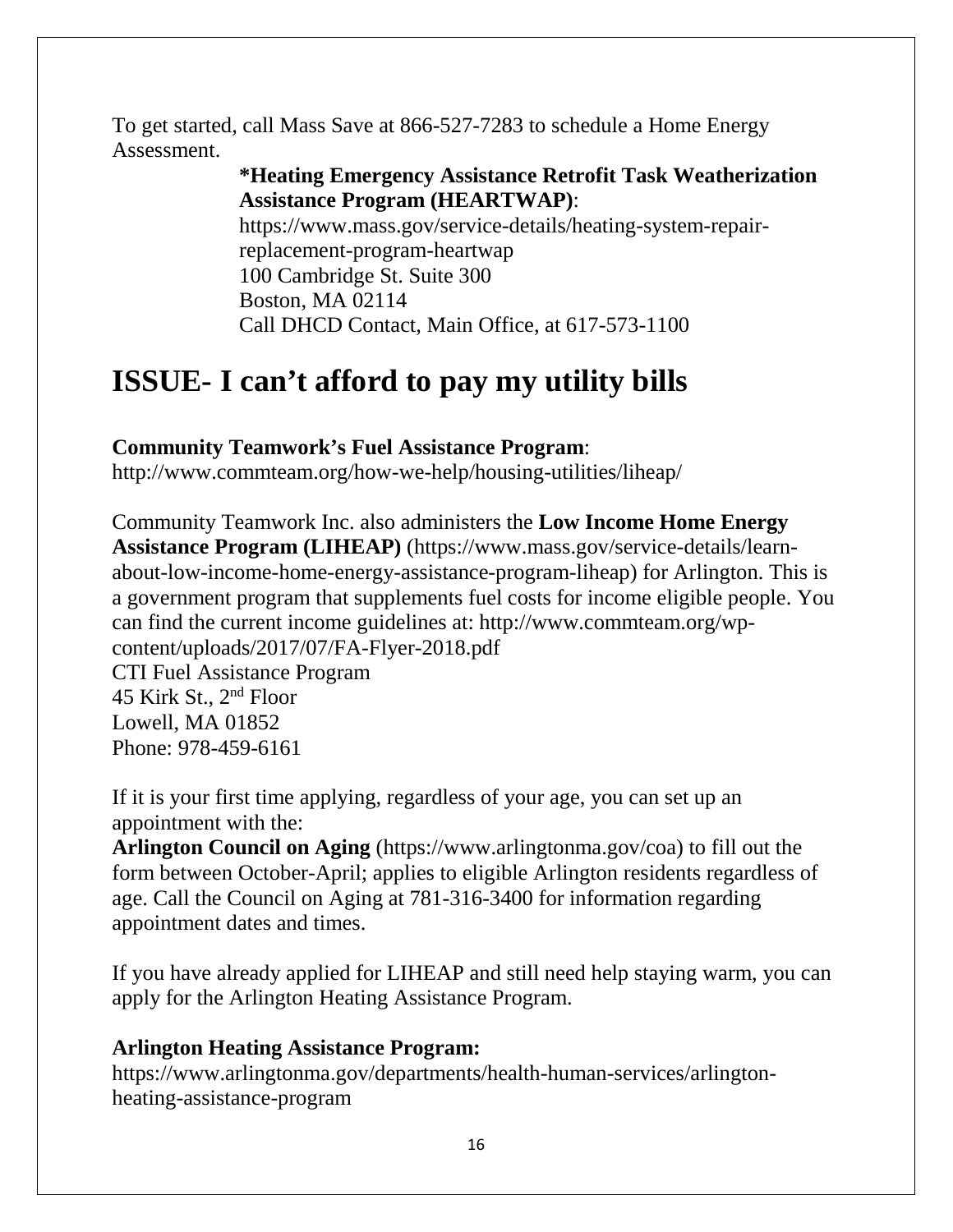For more information on the Arlington Heating Assistance Program and how to receive services, please call the Council on Aging at 781-316-3400. Please be aware that recipients must have applied for, received, and exhausted State Fuel Assistance in order to quality.

**Good Neighbor Energy Fund** (requires income between 60% and 80% of the state's median income): <http://www.magoodneighbor.org/assistance.html> Phone: 800-334-3047

*Discount Rates on Utilities*:

# **National Grid Low Income Electric Services**:

[https://www9.nationalgridus.com/non\\_html/On\\_Demand\\_Electric\\_Initial%20v052](https://www9.nationalgridus.com/non_html/On_Demand_Electric_Initial%20v052209.pdf) [209.pdf](https://www9.nationalgridus.com/non_html/On_Demand_Electric_Initial%20v052209.pdf)

If you have any additional questions, please call our Customer Service Department at 1-800-322-3223, available Monday-Friday, 7:00a.m.-7:00p.m. and Saturday, 7:00a.m.-5:00p.m. or, for your convenience, visit us at www.nationalgridus.com.

# **National Grid Low Income Gas Services**:

https://www.nationalgridus.com/media/pdfs/billingpayments/cm4445\_ma\_gas\_discountrateapp.pdf Phone: 1- 800-322-3223

# **Eversource Discount Rate Application**:

[\(https://www.eversource.com/nstar/CustomerCare/Residential/DiscountRate\)](https://www.eversource.com/nstar/CustomerCare/Residential/DiscountRate) For information, call: 800-592-2000

# **Joe-4-Oil Citizens Energy Discount Program**:

<http://citizensenergy.com/assistance-programs/joe-4-oil> Phone: 1-877-JOE-4-OIL

## **Natural Gas Heating Assistance Program**:

http://citizensenergy.com/natural-gas-heat-assistance-program

**Comcast Internet Essentials Program** - low cost internet from Comcast: https://www.internetessentials.com/

**Safelink Wireless** - free cell phone and wireless minutes: <https://www.safelinkwireless.com/Enrollment/Safelink/en/NewPublic/index.html>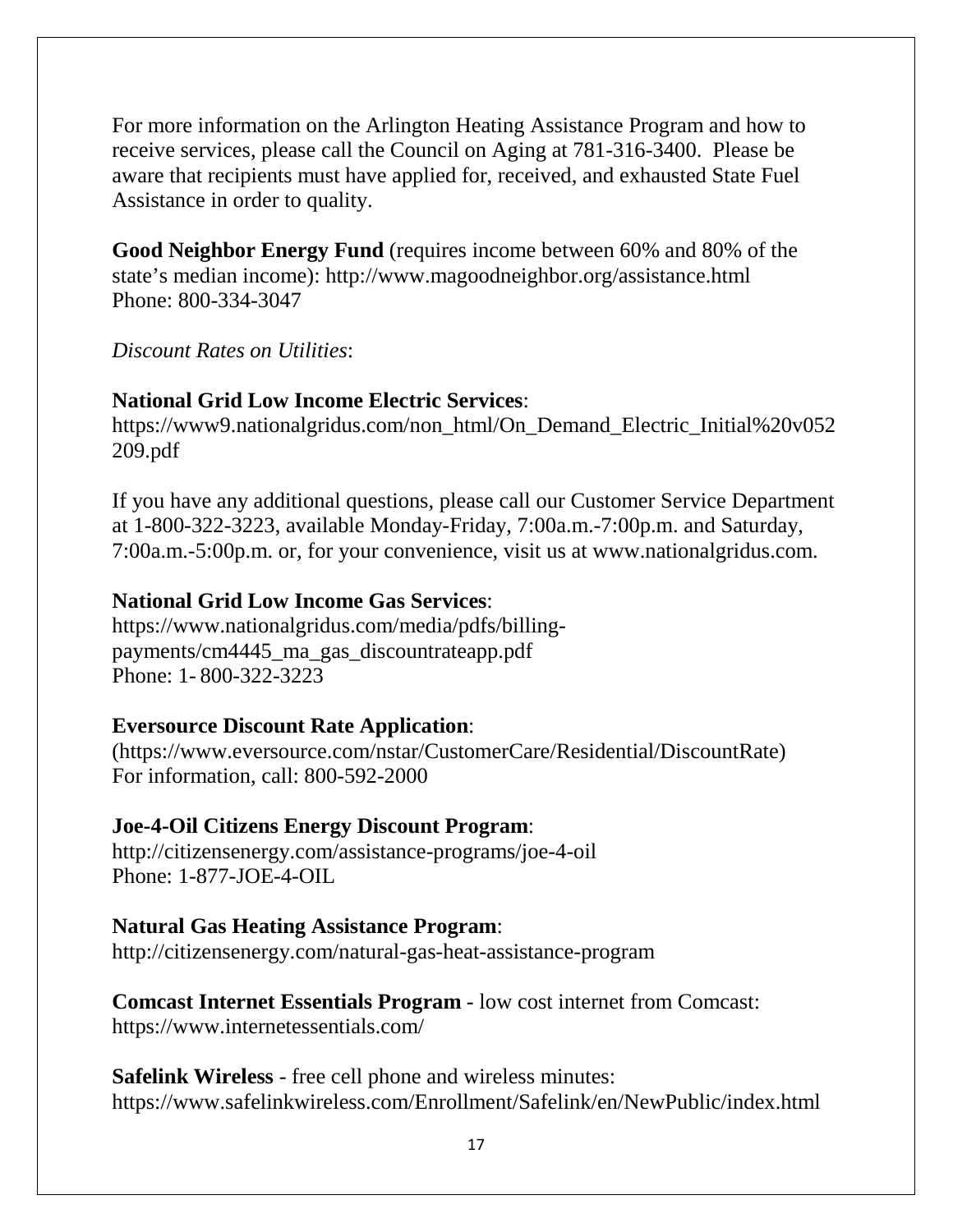For Enrollment and Plan Changes Support: 800-Safelink (723-3546) Monday - Saturday 8:00 a.m. - 10:00 p.m. EST Sunday 8:00 a.m. - 7:00 p.m. EST

# **ISSUE- I have a shutoff notice from my utility company**

# *Utility Shutoff Protection*

Massachusetts law will prevent utility companies from turning off service to households in special situations. Those protected include low-income families with infants, senior households, and people with serious illnesses who cannot afford to pay their utility bills. During the winter months, utility companies can never shut off heating-related utilities for those households under a financial hardship.

**Community Teamwork, Inc.** may be able to advocate for you with the utility company: <http://www.commteam.org/how-we-help/housing-utilities/> Resource Center 17 Kirk St. Lowell, MA 01852 Phone: 978-459-0551

**Good Neighbor Energy Fund**: http://www.magoodneighbor.org/assistance.html Phone: 800-334-3047

**Catholic Charities Greater Boston**:<http://www.ccab.org/cc-programs> Somerville Phone: 617-625-1920

**Metro Housing RAFT program**: https://www.metrohousingboston.org/what-wedo/specialized-services/raft/ Phone: 617-859-0400 ext. 700

**Attorney General** [\(https://www.mass.gov/keeping-your-utilities-o](https://www.mass.gov/keeping-your-utilities-)n) Consumer Hotline: 617-727-8400

# **ISSUE- I need help paying my mortgage/rent**

**Catholic Charities Greater Boston**:<http://www.ccab.org/cc-programs> Somerville Phone: 617-625-1920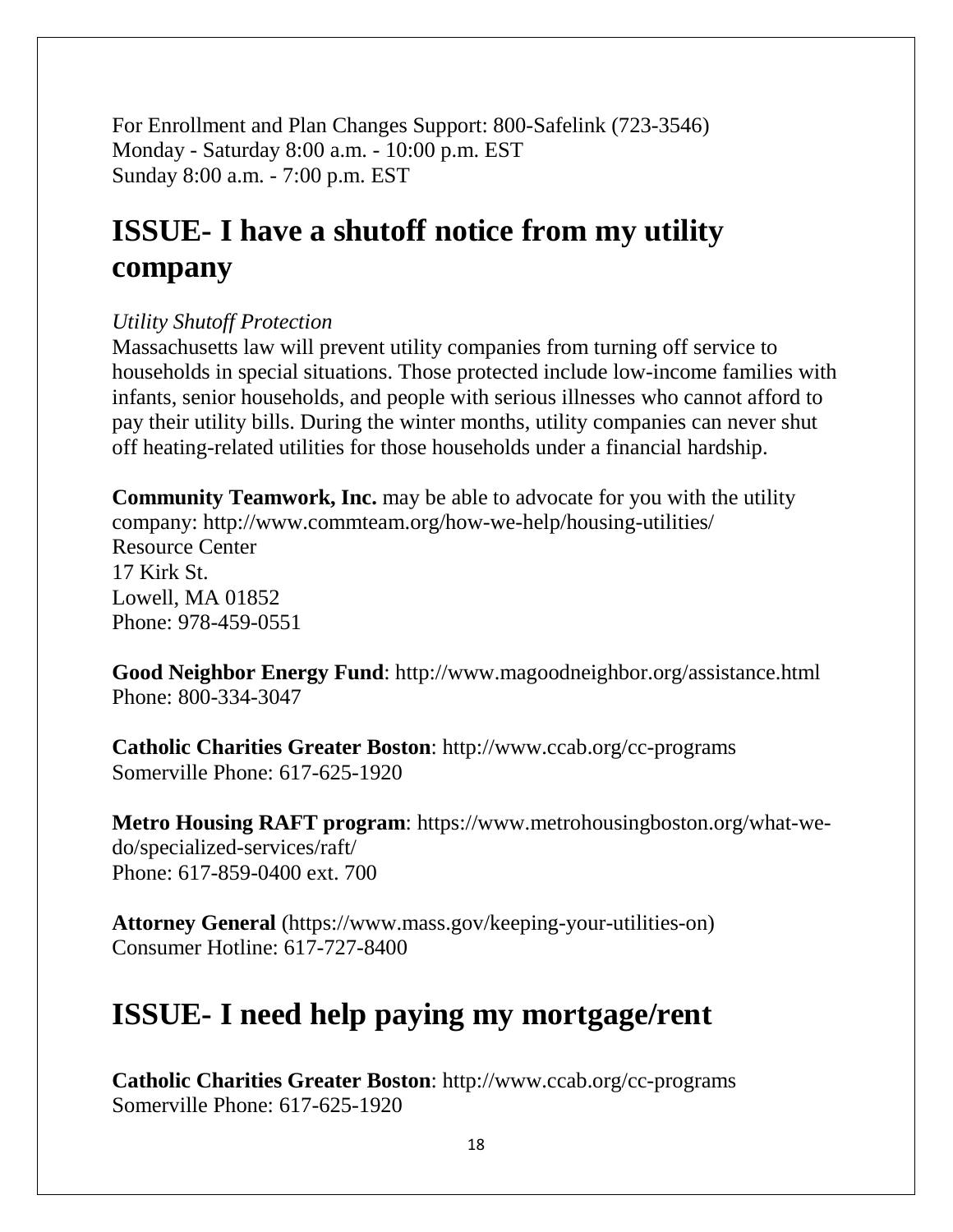### **Salvation Army Emergency Assistance**:

https://massachusetts.salvationarmy.org/ma/camneedhelp#EA Cambridge Phone: 617-547-3400

# **Metro Housing RAFT program**: https://www.metrohousingboston.org/what-we-

do/specialized-services/raft/ Phone: 617-859-0400 ext. 700

# **Metro Housing HomeBASE program**:

http://www.metrohousingboston.org/what-we-do/specialized-services/homebase/ Phone: 617-859-0400 ext. 700

# **Housing Corporation of Arlington Homelessness Prevention Program:**

<https://www.housingcorparlington.org/homelessness-prevention/> For more information, please contact: Rita Shah Phone: 781-859-5164; rshah@housingcorparlington.org

# **ISSUE: I am homeless, doubled up with others, or afraid I will soon be homeless and need help**

*If you need a place to sleep tonight, follow these instructions* from **Housing Families**:<https://housingfamilies.org/resources/need-shelter/>

919 Eastern Avenue Malden, MA 02148 Phone: 781-322-9119

Visit **Massachusetts Coalition for the Homeless** to search a list of area private non-profit shelters that you can contact directly: [https://www.mahomeless.org/get](https://www.mahomeless.org/get-help)[help](https://www.mahomeless.org/get-help) 73 Buffum Street Lynn, MA 01902 Phone: 781-595-7570

*List of shelters and homelessness services available to current and former Arlington residents*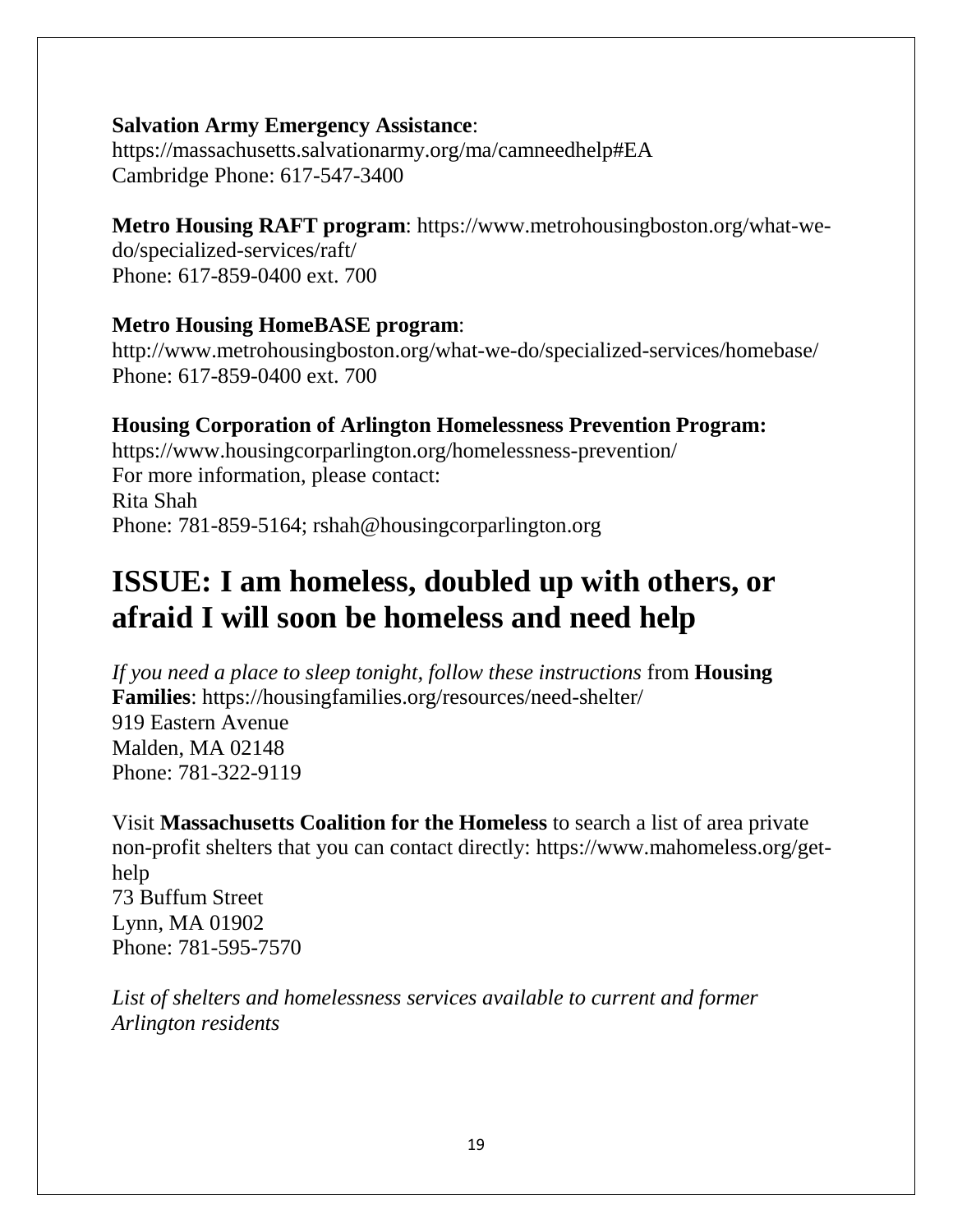### *A place to sleep tonight:*

### **Caspar ESC**

http://casparinc.org/emergency-services-center-and-shelter.html 240 Albany St. Cambridge, MA 02139 Phone: 617-661-0600 Wet shelter, open 24 hrs. Open to men and women

#### **Salvation Army Men's Shelter- Cambridge**

402 Mass. Ave. Cambridge, MA 02139 Phone: 617-547-3400 ext. 225 Sober men only

#### **St. Patrick Women's Shelter**

270 Washington St. Somerville, MA 02143 Phone: 617-628-3015 Sober women only

*Short-Term Shelter:*

#### **Rosie's Place**

http://www.rosiesplace.org/how\_we\_help/emergency\_services/overnight\_shelter 889 Harrison Ave. Boston, MA 02118 Phone: 617-442-9322 Women only, 21 days

*Long Term Shelter:*

#### **Pine St. Inn (Men)**

http://www.pinestreetinn.org/our\_programs/shelter 444 Harrison Ave. Boston, MA 02118 Phone: 617-892-9207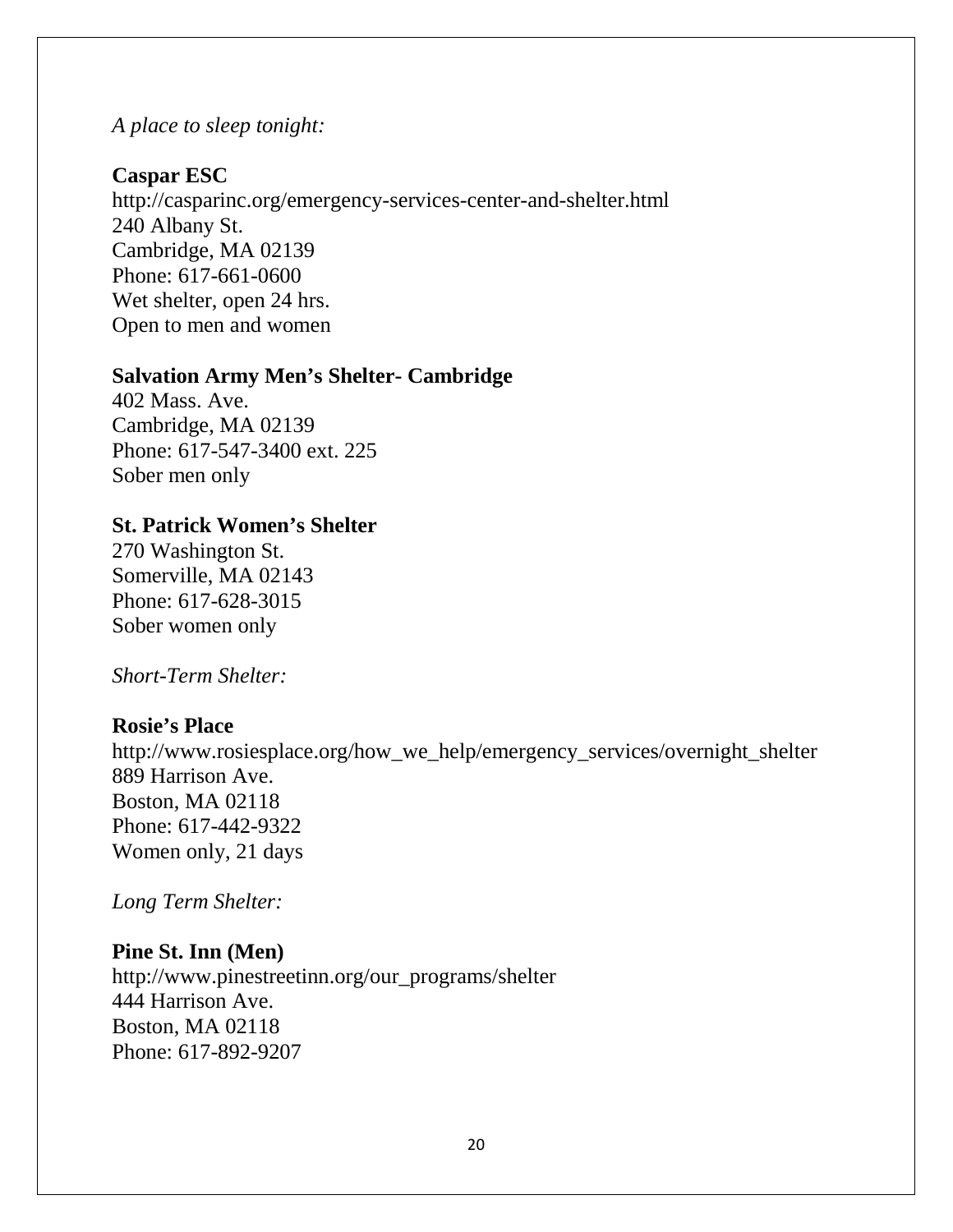#### **Pine St. Inn (Women)**

http://www.pinestreetinn.org/our\_programs/shelter 363 Albany St. Boston, MA 02118 Phone: 617-892-9321

### **Boston Rescue Mission**

https://www.brm.org/ 39 Kingston St. Boston, MA 02111 Seasonal shelter programs run from November-March. These beds are offered on a first come, first served basis. Doors open at 5:00p.m. For longer stay, there is a four month residential program for those who are homeless and have issues with addiction. These beds are available year round. To apply, please call us at: 617-482-8819 ext. 1240.

### **The New England Center for Homeless Veterans**

http://nechv.org/cause/housing/ 17 Court Street Boston, MA 02108 Up to 2 years, room available for women Must present DD214 proof of military background Phone: 617-371-1700

*Drop-In, Food, Showers:*

#### **Youth on Fire**

https://www.facebook.com/YouthOnFireMA/ 1 Church Street Cambridge, MA 02138 Phone: 617-661-2508 Anyone between ages 14-24 M/W/F: 11 a.m.-5:45 p.m. T/TH (appointment only): 11 a.m.-5:45 p.m. No referral necessary

## **On The Rise Women's Safe Haven**

http://www.ontherise.org/ 341 Broadway Cambridge, MA 02139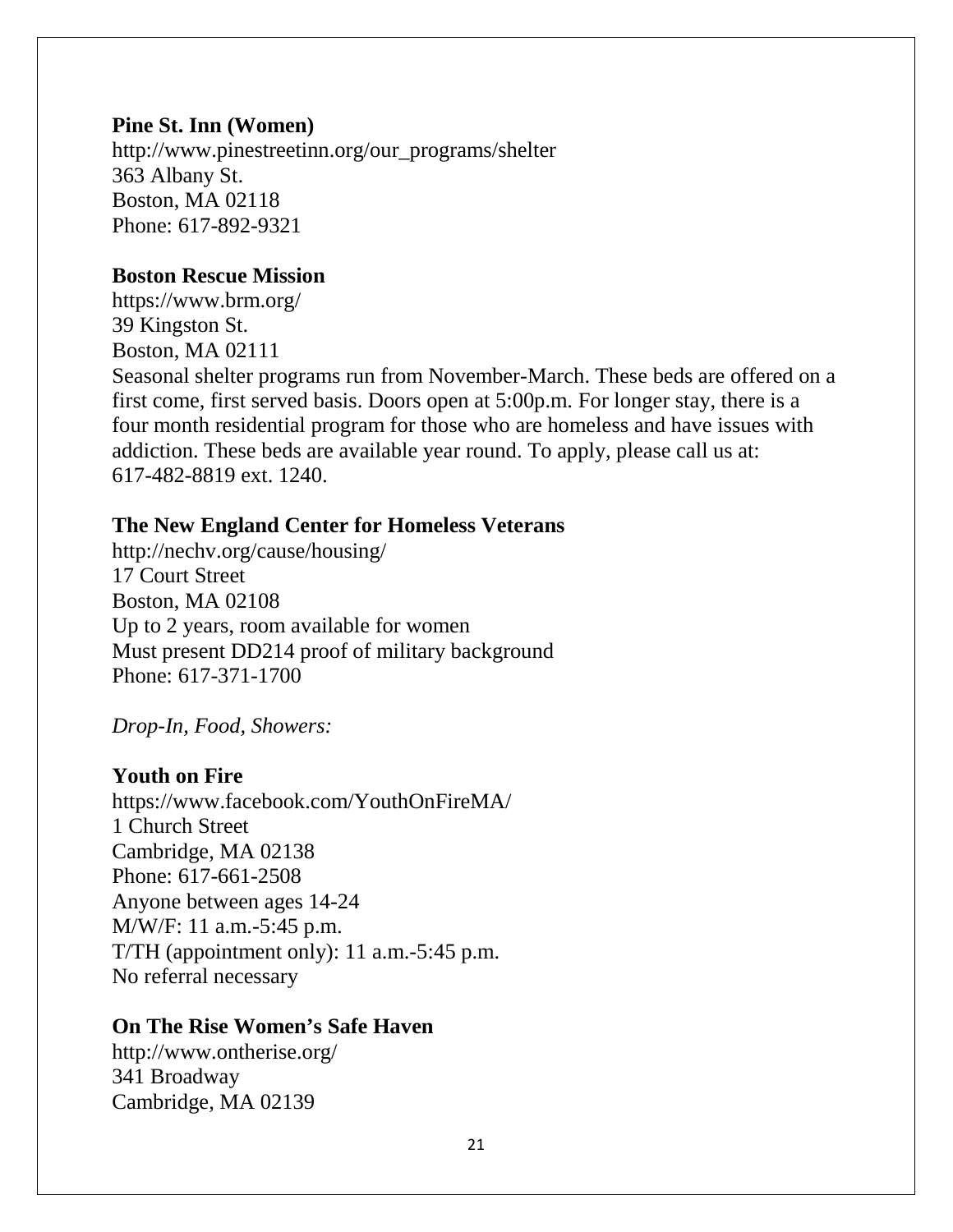Phone: 617-497-7968 M/T/TH: 8 a.m.-2 p.m. W/F: 8 a.m.-4 p.m. Sat: 8 a.m.- 2 p.m. (closed first Saturday of every month and the last Saturday of the month only when there are 5 weeks in a given month). Women only

#### **Salvation Army**

402 Mass Ave. Cambridge, MA 02139 Phone: 617-547-3400 ext. 225 M-F: 8:30 a.m.-3:30 p.m. SAT: 11:30 a.m.-1 p.m. SUN: 1 p.m.-3 p.m.

*Assistance:*

### **SafeLink Domestic Violence Shelters**

Phone: 877-785-2020

*Healthcare for the homeless:*

#### **Albany St. Clinic (Caspar)**

240 Albany St. Cambridge, MA 02139 Phone: 617-661-0600 ext. 5

#### **Salvation Army Clinic**

402 Mass. Ave. Cambridge, MA 02139 Phone: 617-547-3400 ext. 3

#### **Access: Drug User Health Program- AIDS Action Committee**

359 Green St. Cambridge, MA 02139 Phone: 617-599-0246 Needle Exchange/Drop-In Hours: M-F: 9 a.m.-4 p.m. TH: 9 a.m.-2 p.m.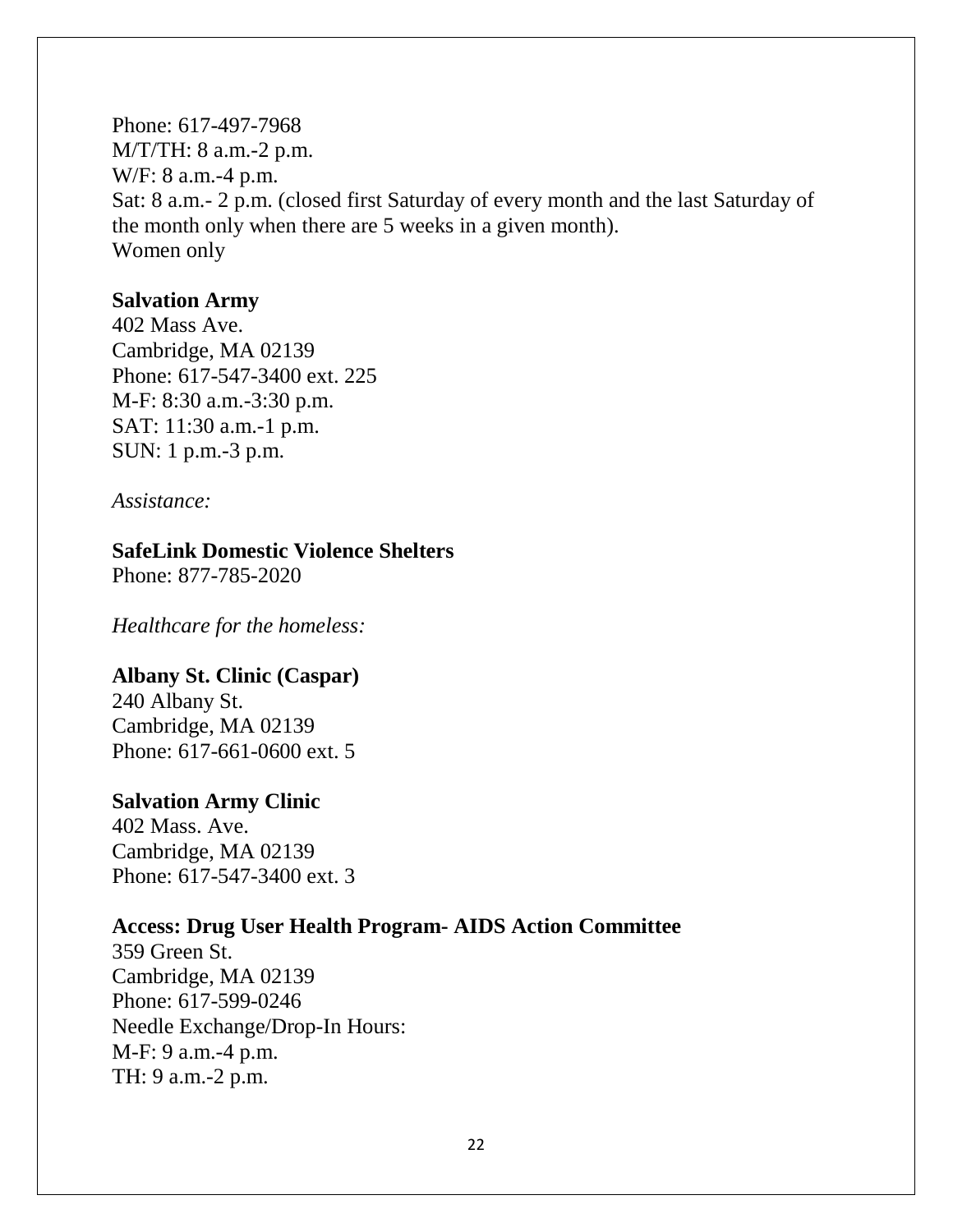# *If you are trying to prevent homelessness or stabilize your situation*:

## Contact **Homelink**:

<http://www.mahomeless.org/homelink> Phone: 781-595-7570

## Contact **Housing Corporation of Arlington Homelessness Prevention Program**:

<https://www.housingcorparlington.org/homelessness-prevention/> For more information, please contact: Rita Shah Phone: 781-859-5164; rshah@housingcorparlington.org

#### Contact **Metro Housing HomeBASE program**:

<https://www.metrohousingboston.org/what-we-do/specialized-services/homebase/> Phone: 617-859-0400 ext. 700

### Contact **Metro Housing RAFT program**:

https://www.metrohousingboston.org/what-we-do/specialized-services/raft/ Phone: 617-859-0400 ext. 700

### Contact **Somerville Homeless Coalition**:

<https://www.somervillehomelesscoalition.org/programs/shelters/> Phone: 617-623-2546

# **ISSUE: I need help finding a job**

**Massachusetts One-Stop Career Centers** (https://www.mass.gov/massachusettsone-stop-career-centers) offers assistance with job placement and training as well as tips for job searches and interview techniques.

## **Massachusetts Job Quest**:

<https://jobquest.detma.org/jobquest/default.aspx> Phone Help Line: 888-578-6599 or 617-626-6571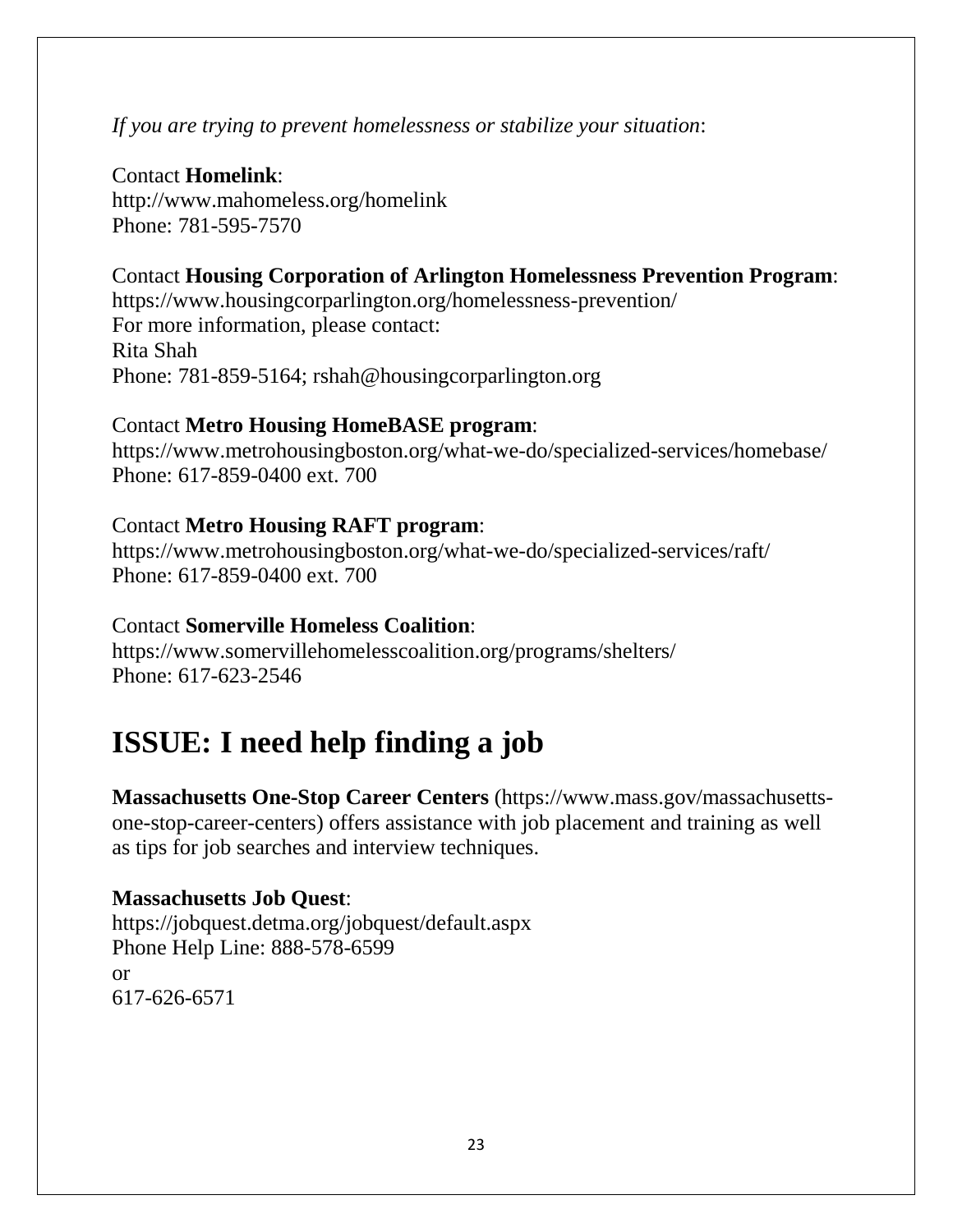# **ISSUE: I need health insurance**

*Where to buy health insurance for Mass Residents*:

If you have a job that offers health insurance, enrolling in one of your employer's plans may be the most affordable option.

You can also buy health insurance on your own, directly from licensed health insurance companies and HMOs. Know that Massachusetts law forbids these insurance companies to deny your application or charge you more because of your medical history.

For information about these programs, including the eligibility requirements, call the **MassHealth Customer Service Center** at 800-841-2900.

**Health Connector**: Massachusetts portal for the online health insurance marketplace. Health Connector Customer Service Call Center Phone: 1-877-623-6765

*How to apply to MassHealth*:

\*Online at [https://www.mahealthconnector.org/get](https://www.mahealthconnector.org/get-)started/individuals-families

\*In Person at MassHealth Enrollment Center 45 Spruce Street Chelsea, MA 02150

\*Over the phone at 800-841-2900

If you have questions about applying for healthcare, contact Health Care for All HelpLine at 800-272-4232.

Check if you are eligible for MassHealth here: [https://www.mass.gov/service](https://www.mass.gov/service-details/eligibility-for-health-care-benefits-for-masshealth-the-health-safety-net-and)[details/eligibility-for-health-care-benefits-for-masshealth-the-health-safety-net-and](https://www.mass.gov/service-details/eligibility-for-health-care-benefits-for-masshealth-the-health-safety-net-and)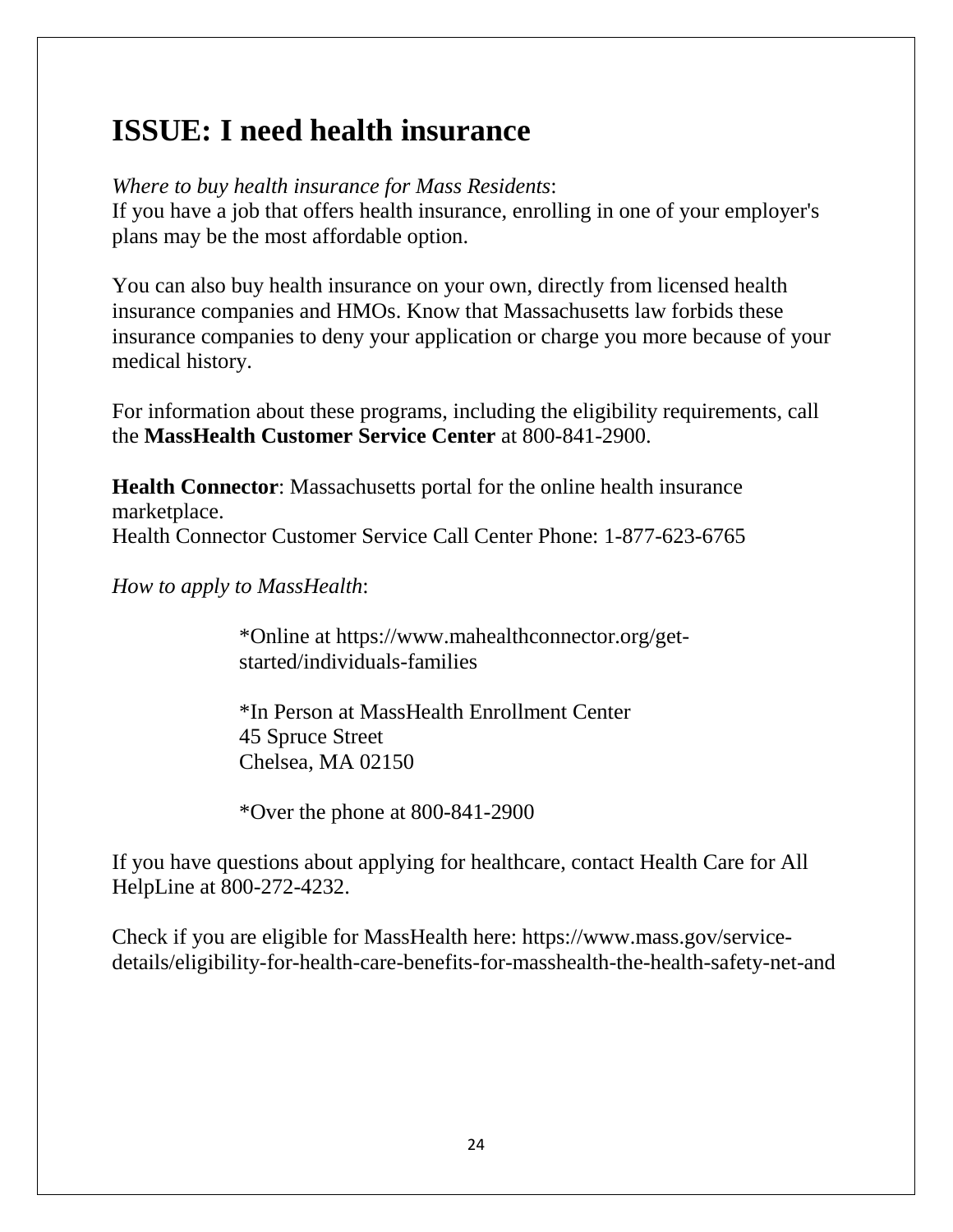# **ISSUE: I need help paying for my child's activities in Arlington**

# *Recreation Program Scholarships*

All recreation programs in Arlington receive Community Development Block Grant money to subsidize families needing help with recreational program fees. School-based programs will negotiate athletic fees on a case-by-case basis upon request from the parent/caregiver.

## *Scholarship application information:*

# **Arlington Recreation**:

<https://www.arlingtonrec.com/info/dept/details.aspx?DeptInfoID=904> 422 Summer Street Arlington, MA 02474 Email: recoffice@town.arlington.ma.us For eligibility information, contact the Recreation Office at 781-316-3880 Office hours: M-F, 8:00 a.m.-4:00 p.m.

# **Arlington Boys' & Girls' Club** [\(http://www.abgclub.org/registration1\)](http://www.abgclub.org/registration1)

Scholarship applications are available at the front desk. 60 Pond Lane Arlington, MA 02474 Email: abgclub@comcast.net Phone: 781-648-1617

## **Fidelity House** [\(https://www.fidelityhouse.org/info/default.aspx\)](https://www.fidelityhouse.org/info/default.aspx)

Ask about scholarships when registering. 25 Medford Street Arlington, MA 02474 Email (General Inquiries): fiho.online.reg@hotmail.com Phone: 781-648-2005

## **Arlington High School Athletic Department**:

<https://sites.google.com/a/arlington.k12.ma.us/aps-sports/drug-policies> Phone: 781-316-3550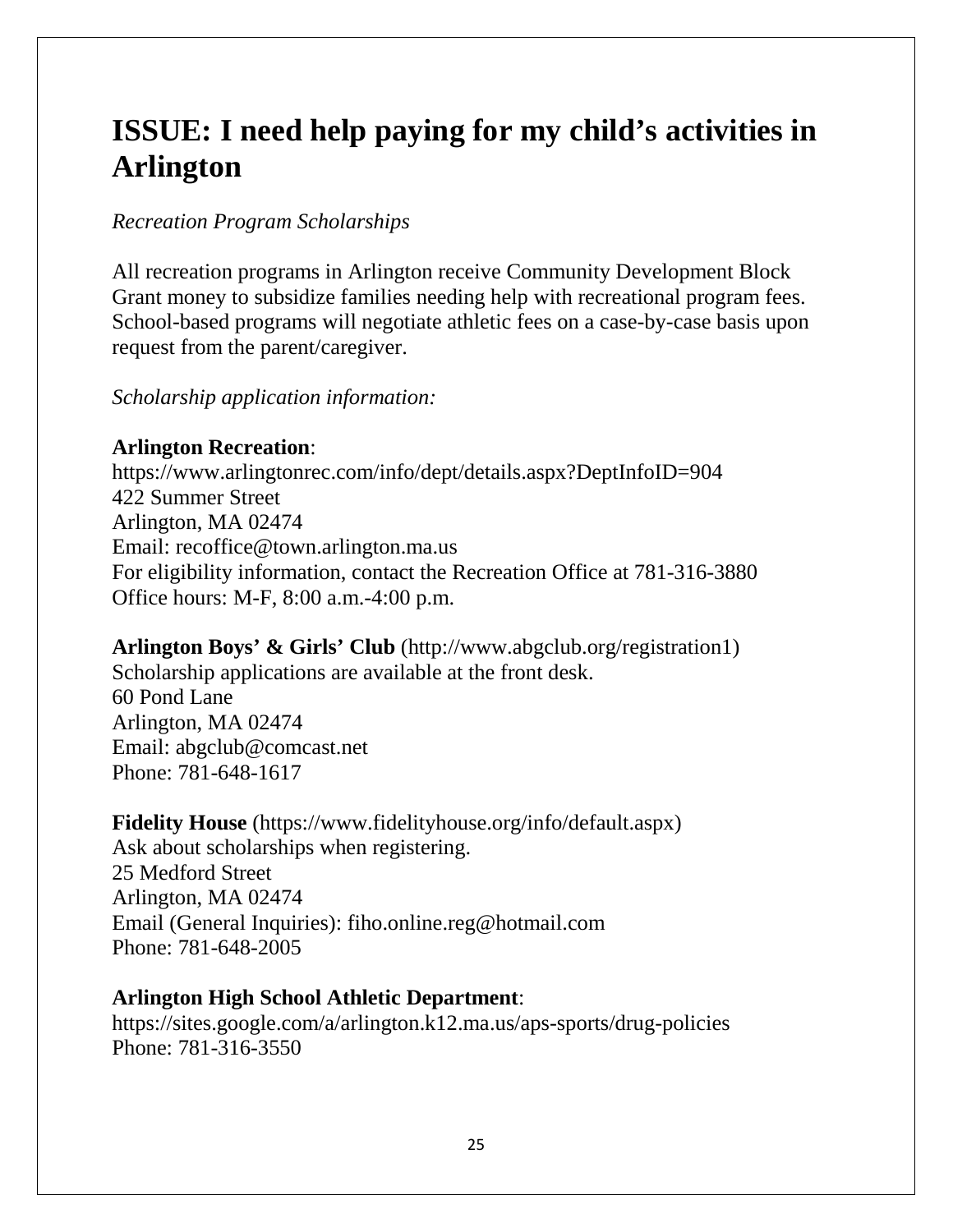# **Arlington Soccer Club**

The Arlington Soccer Club (ASC) (http://www.arlingtonsoccerclub.org/) is a volunteer non-profit organization dedicated to the advancement of the game of Soccer in Arlington, Massachusetts. The Arlington Soccer Club provides over 1,800 boys and girls between the ages of 5 and 18 an opportunity to play organized soccer every spring and fall. If you require financial assistance, please contact the Registrar at the following email address: [registrar@arlingtonsoccerclub.com](mailto:registrar@arlingtonsoccerclub.com)

# **The Makayla Fund**

The Makayla Fund Scholarship (http://themakaylafund.org/the-fund/thefund/) was created to assist anyone who needs a little help in paying for sports tuition, buying new equipment, or paying other fees which may be required for a junior high or high school sport.

# **CCACCESS CAMPS**

Cambridge Camping (http://www.cambridgecamping.org/camps) partners with BB&N day camps and several overnight camps in New England through our "CCAccess" program. We offer partial scholarships to children and families who qualify. Transportation is provided for all camps except for BB&N. 99 Bishop Allen Drive Cambridge, MA 02139 s.zimmerman@cambridgecamping.org Phone: 617-864-0960 Overnight camps only for Arlington residents

# **Arlington Children's Theater (ACT)**

Arlington Children's Theatre (https://act.arlington.ma.us/workshops.html) is a nonprofit organization dedicated to creating positive theatrical experiences for children aged 7 through 18.

Reduced program fees are available to those who require financial assistance. An application for reduced program fees must be submitted at least two weeks prior to the first meeting of a production or workshop to be considered.

115 Massachusetts Avenue Arlington, MA 02474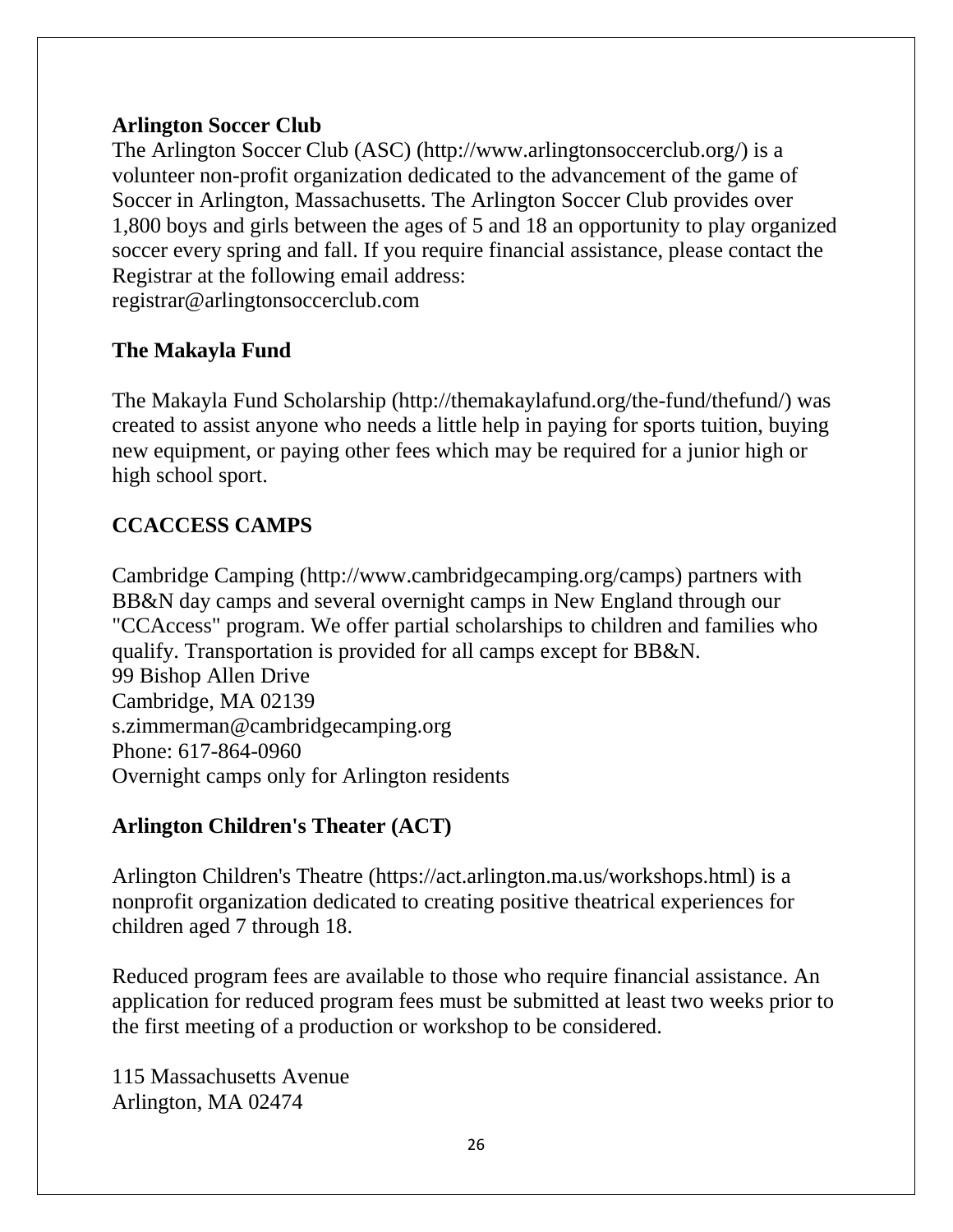info@act.arlington.ma.us ACT Office Phone: 781-316-8090

# **Arlington Center for the Arts (ACA)**

ACA (https://www.acarts.org/class-policies) is a vibrant community arts center and a cornerstone for the creative community in Arlington. ACA offers opportunities for people of all ages to discover and express their own creativity and to appreciate the creativity of others through a dynamic mix of classes, workshops, exhibits, performances, and special events.

ACA has vacation and summer camps for children and they offer limited scholarships. Find the scholarship application here:

[https://docs.wixstatic.com/ugd/58e3cd\\_99a3270d149a47cf8c12950f2b1242d0.pdf](https://docs.wixstatic.com/ugd/58e3cd_99a3270d149a47cf8c12950f2b1242d0.pdf) 20 Academy St.

Arlington, MA 02476 Phone: 781-648-6220

# **Arlington Community Education**

Arlington Community Education (http://www.arlingtoncommunityed.org/youthprograms/) is a program of the Arlington Public Schools that is completely supported by tuition received from our courses. ACE provides affordable education and enrichment opportunities for children and adults from Arlington and surrounding communities.

Partial tuition scholarships are available for some classes for students who receive free and reduced lunch and can be applied to 1 week of classes (or 2 weeks of halfday classes) per summer per child. Please contact Food Services to obtain your official letter before contacting us. Registration must be done over the phone or in person only. Scholarships vary by class and are for Arlington residents. Please call 781-316-3568 for more information.

Children participating in reduced lunch programs receive 30% off tuition; children with free lunch status receive 50% off tuition.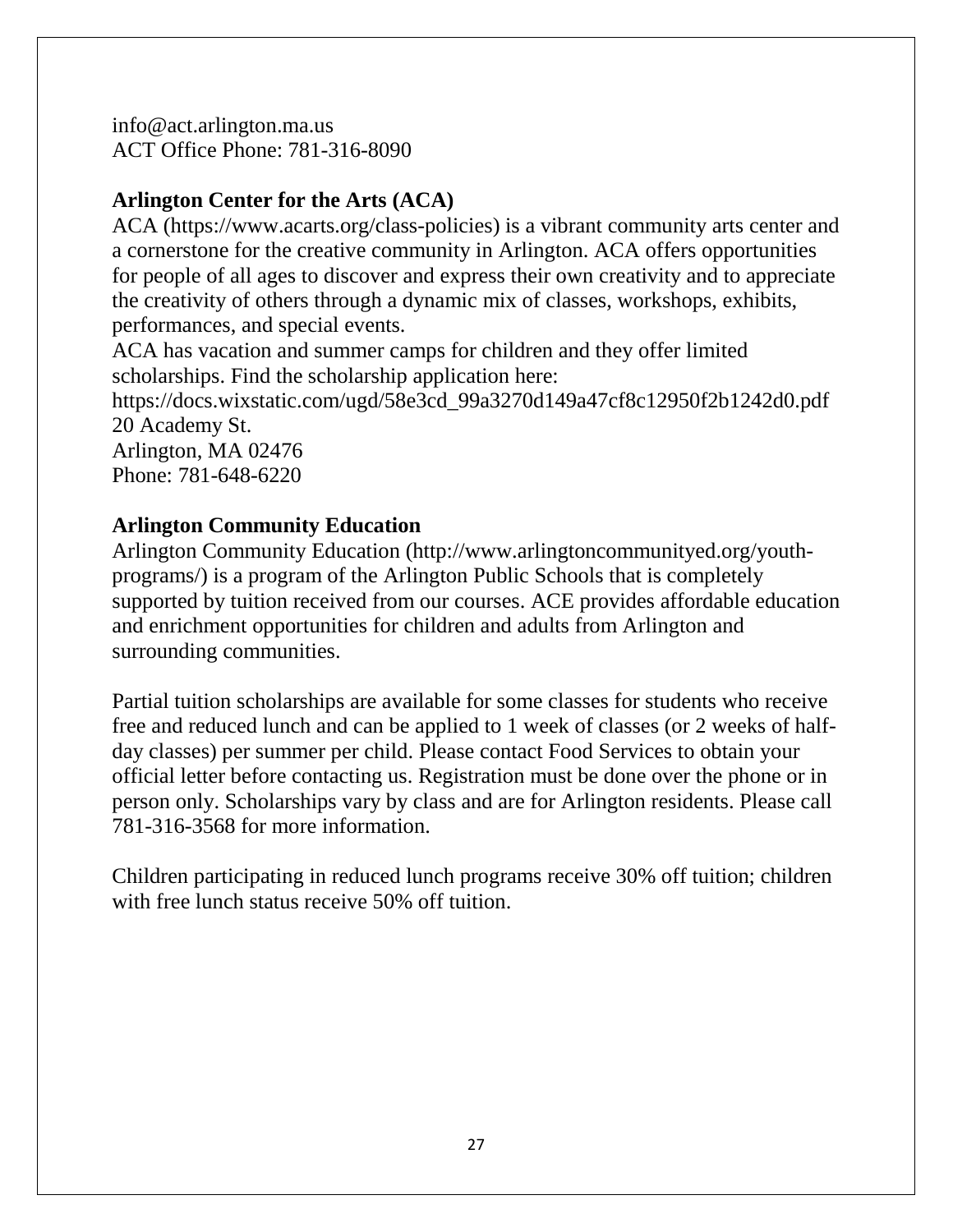# **Other Services/Contacts**

# *Young Adults:*

# **Arlington Youth Counseling Center (AYCC)**

AYCC is a fully licensed Massachusetts Department of Public Health mental health counseling facility that works towards the treatment, prevention, and resolution of problems relating to Arlington children and their families. AYCC accepts most insurance (e.g., MassHealth, Network Health, Commonwealth Care, BCBS, Harvard Pilgrim, and Tufts, etc.).

AYCC helps children and their families cope with peer and social stress, behavioral difficulties, family crisis and violence, depression, grief, abuse, neglect, and alcohol and drug abuse.

www.arlingtonma.gov/aycc 670R Mass Ave. Arlington, MA 02476 E-mail: [aycc@town.arlington.ma.us](mailto:aycc@town.arlington.ma.us) Phone: 781-316-3255

## **Community Resource Services**

The Community Resource Services program aims to connect Arlington residents to information, assistance, and referrals to local services and government programs. This includes connecting residents to basic needs services (such as food programs, housing assistance, and shelter information) and also other needs (such as childcare, domestic violence programs, and emergency financial assistance services). For more information or to make a referral, please contact AYCC. Contact Information: AYCC, 781-316-3253, [aycc@town.arlington.ma.us](mailto:aycc@town.arlington.ma.us)

## **STEPS Young Adult Resource Center**

STEPS is a resource center for young adults between the ages of 18 and 26 who need a safe, supportive environment where they can get the help they need as they transition to independent living. STEPS aims to show young adults they are not alone. Regular workshops and events are held to teach valuable life-skills. Members are encouraged to draw on their strengths so they can recognize they already possess the capabilities necessary to accomplish their goals and have the power to overcome their obstacles. No referral required.

STEPS is open 1 p.m.-8 p.m. on Mondays, Tuesdays, and Thursdays; 1 p.m.-6 p.m. on Wednesdays; and 1.pm.-5 p.m. on Fridays.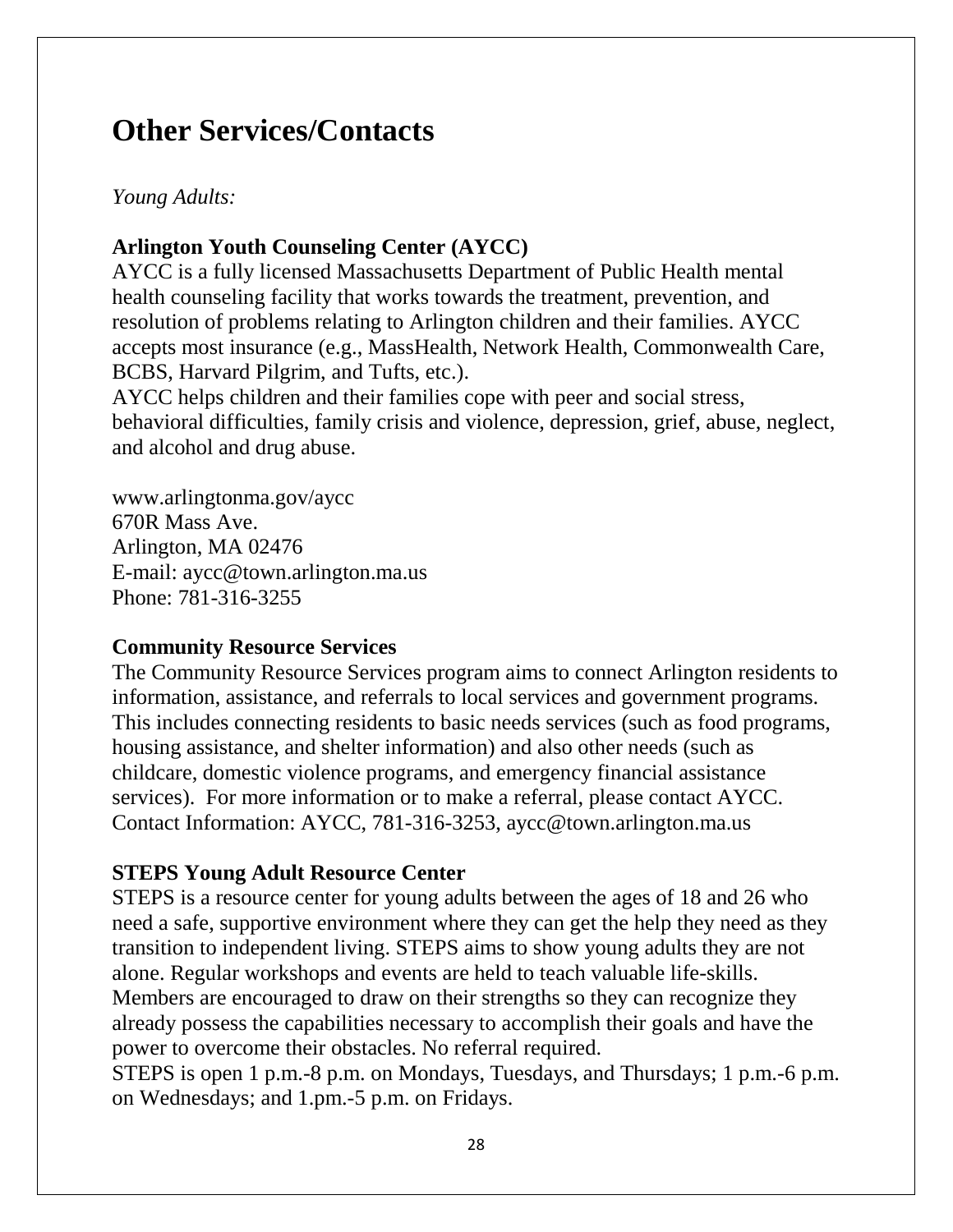www.facebook.com/STEPSyoungadultresourcecenter/ 12 Prescott St. Arlington, MA 02474 steps@waysideyouth.org Phone: 781-646-2826

# *Female Support Groups:*

There are a number of support groups for new mothers and parents. A partial list follows:

## **New Parents Support Group**

(Mothers and babies < 1 year), Fridays 10:00am – 11:30am, Calvary Methodist Church 300 Mass Ave Arlington, MA 02474 Run by Jewish Family and Children Services Phone: 781-647-5327

# **Postpartum Depression Group**

Tuesdays 1:00 p.m.-2:30 p.m. Jewish Family and Children Services Headquarters 1430 Main St. Waltham, MA 02451 Phone: 781-693-5625

## **Visiting Moms Program**

Program offers volunteer assistance and support for new parents in their homes for one hour per week up to the child's first birthday.

Contact Information for Mothers Support Groups: Debbie Whitehill Jewish Family and Children Services Phone: 781-693-5625

## **First Step – Domestic Violence Support**

Support groups for women leaving violent home situations. First Step helps women learn healthy parenting, prevent and resolve issues of family violence, and develop life skills.

Contact Information: First Step Program Hotline: 781-316-3219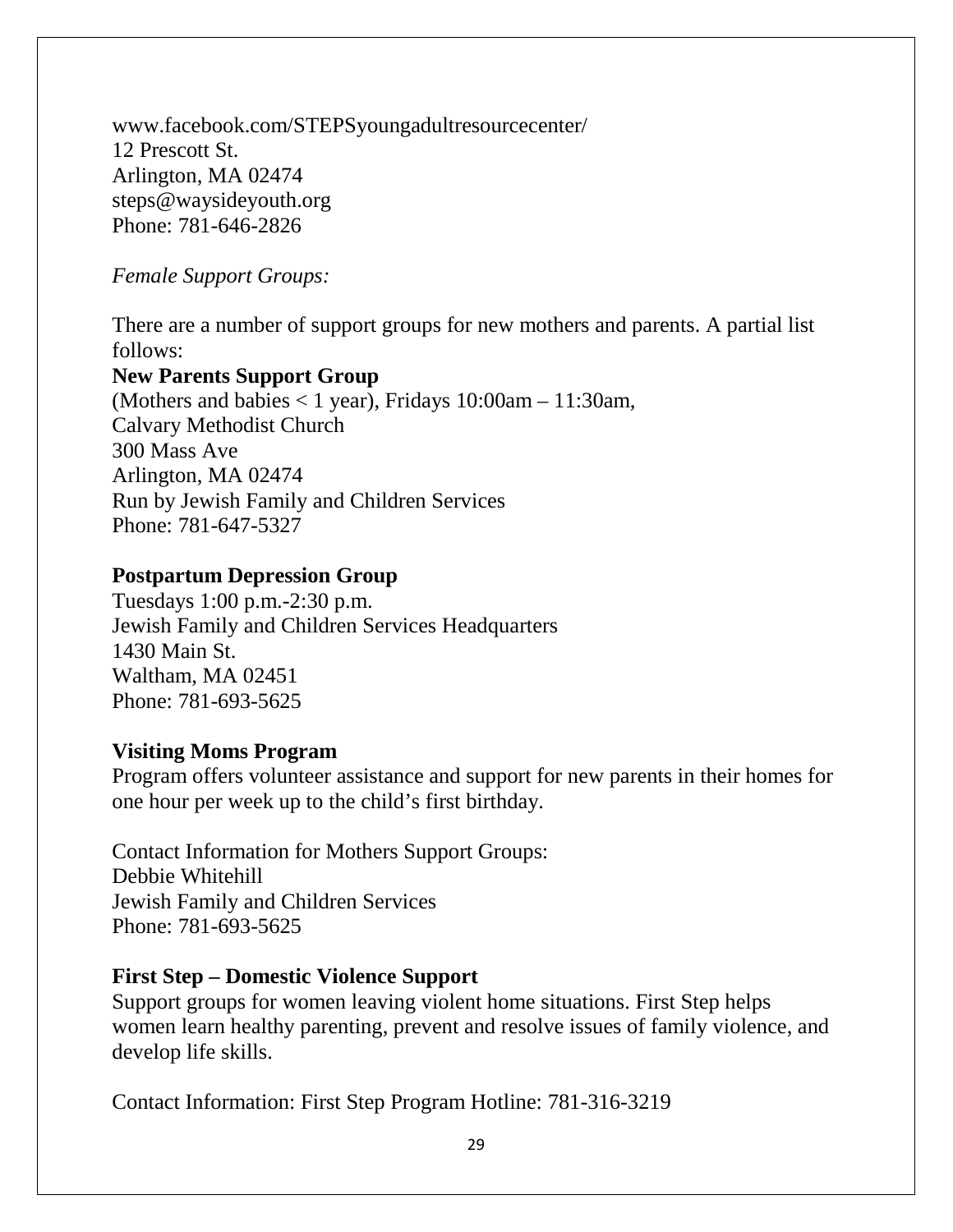Domestic Violence Shelter 24 hour hotline: 877-785-2020

*Other Support Groups:*

# **Grandparent Support Group**

The Town of Arlington provides a support group for grandparents who have a responsibility for raising their grandchildren. The group meets the second Wednesday of each month from 12:00pm to 1:30pm.

Council on Aging 27 Maple St. Arlington, MA 02476 Contact Information: Lourie August, Council on Aging Phone: 781-316-3410

# **Senior Transportation Services**

The Arlington Council on Aging (COA) provides a number of transportation services for residents ages 60 or older. The COA Van, a handicapped-accessible vehicle, provides transportation for Arlington seniors from their homes to COArelated activities and/or to medical appointments. Arlington seniors may also use the Dial-A-Ride Taxi program, which provides transportation to anywhere in Arlington. Both programs provide transportation at a nominal cost. Additionally, the COA manages several grant programs which provide transportation subsidies for medical appointments, including the Sanborn Foundation, which provides free transportation for Arlington Residents to/from cancer-related appointments. For more information, please visit arlingtonma.gov/coa or call the COA at 781-316- 3400.

Eligibility Guidelines: 1) must be an Arlington senior, and 2) meet program/income guidelines.

Contact: scarp@town.arlington.ma.us Phone: 781-316-3400

*Senior Services and Protection:*

# **Arlington Council on Aging**

The Arlington Council on Aging (COA) also provides a variety of other programs for its seniors, ranging from health and wellness support to assistance with medical insurance, tax preparation, and much more.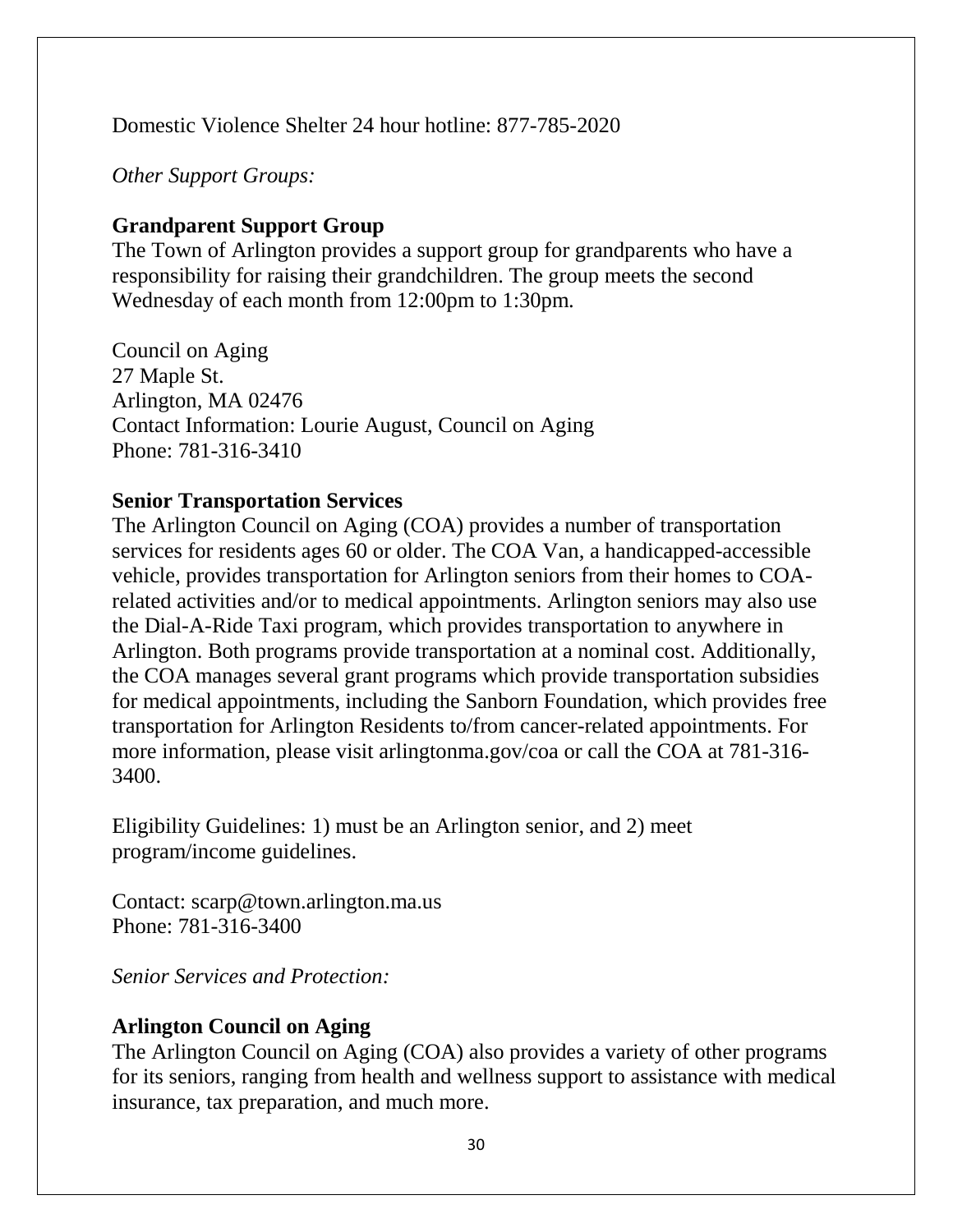For information on the Arlington COA programs, please visit: www.arlingtonma.gov/coa Phone: 781-316-3400

## **Elder Abuse**

Elder abuse is defined as physical, sexual, or emotional abuse, neglect, or financial exploitation. For information on suspected elder abuse, please contact:

Minuteman Senior Services

https://www.minutemansenior.org/our-services/elder-protective-services Phone: 781-272-7177 or the elder abuse hotline at 800-922-2275

# **E911 – Emergency Telephone Service**

E911 is an emergency telephone listing service for frail or physically-challenged persons. Once registered, if an emergency 911 call is made from the resident's telephone, emergency responders will have the resident's name, address, and particular disability. Registration forms for E911 are available in the following locations in Arlington:

Arlington Police Department 112 Mystic St. Arlington, MA 02474 Phone: 781-643-1212 (non-emergencies only)

Arlington Council on Aging 27 Maple St. Arlington, MA 02476 Phone: 781-316-3400

# **Arlington Police Wellness Check**

The Arlington Police Department provides wellness checks for its residents. People concerned with the well-being of an Arlington resident, should call the nonemergency police number.

Contact Information: Arlington Police Phone: 781-643-1212 (non-emergencies only) Domestic Violence Support or any other emergency situation: In the event of an emergency, always dial 911.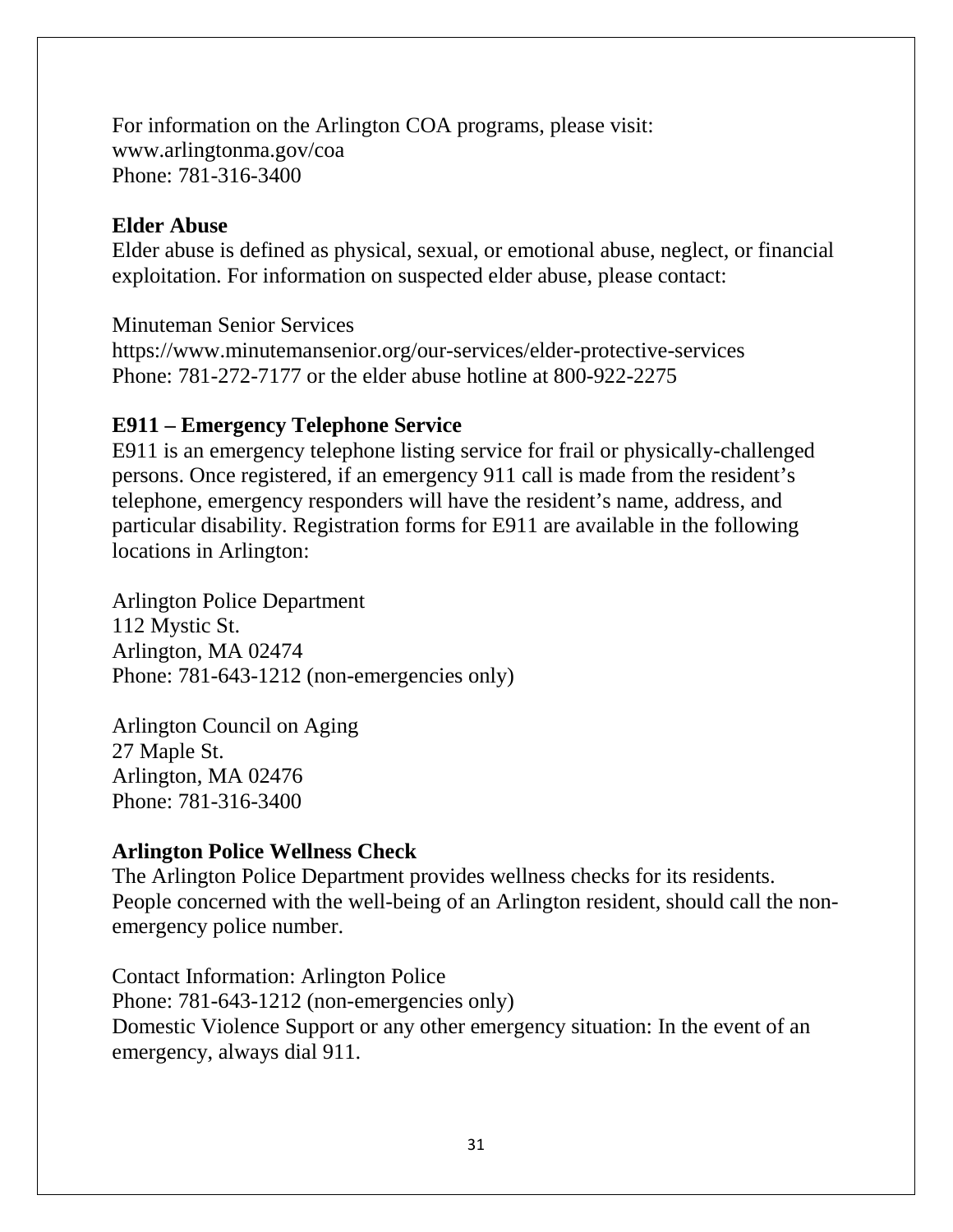# **Sanborn Foundation for the Treatment/Cure for Cancer**

The Sanborn Foundation provides financial assistance for medical transportation to Arlington residents who are receiving cancer treatments. The transportation program is run through the Council on Aging. The Sanborn Foundation also assists Arlington residents with expenses related to the disease and its treatment. Residents should make requests for transportation to the Council on Aging and requests for other assistance directly to the Foundation.

Contact Information:

Transportation to Medical Appointments, Council on Aging 27 Maple St. Arlington, MA 02476 Phone: 781-316-3400

Sanborn Foundation PO Box 417 Arlington, MA 02476 Phone: 781-643-7775

## **Disabled Persons Protection Commission**

For information on suspected abuse of a disabled person, please contact the Massachusetts Americans with Disabilities Commission at 617-727-6465, or 800- 426-9009 (24 hour hotline).

Local information and assistance with ADA concerns is available through the Arlington ADA office at 781-316-3430 ext. 1 or [jjones@town.arlington.ma.us](mailto:jjones@town.arlington.ma.us)

## **Veterans' Services**

Veterans and dependents may be eligible for state level benefits such as emergency shelter, financial aid, fuel assistance, and medical coverage assistance. State benefits are determined by "Means Testing" based on income and asset levels. Information and assistance is provided for residents seeking to file federal Veterans' Administration (VA) claims (Service Connection, Aid and Attendance, Widows Pension, etc.). Assistance is also provided for veterans seeking military personnel and medical records, applying for VA Healthcare, burial and grave marker assistance, and other military related matters.

For more information, please visit www.arlingtonma.gov/veterans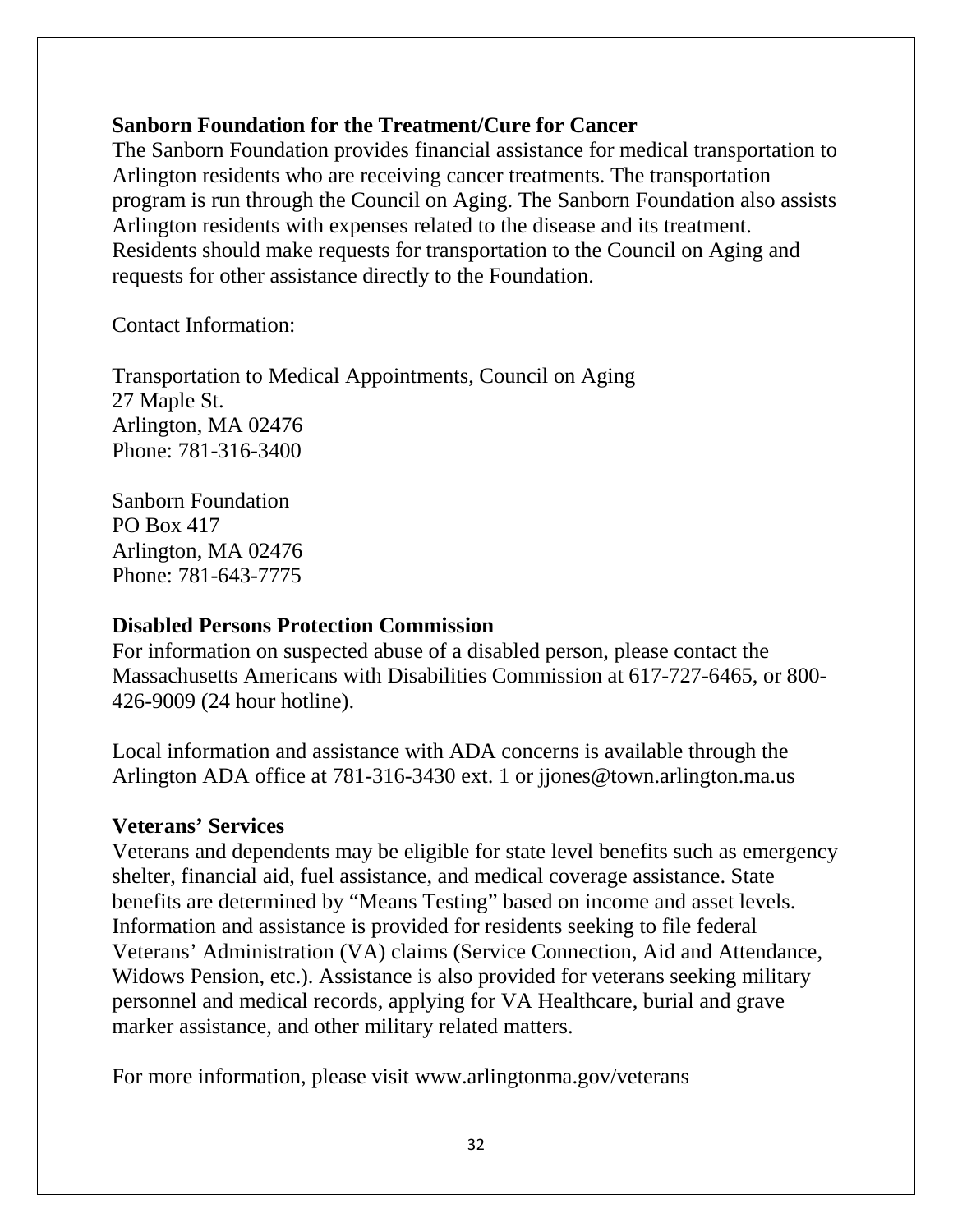Contact Information:

730 Mass Ave. 3rd fl. Arlington, MA 02476 Jeff Chunglo, Town Hall Annex Phone: 781-316-3166 Email: [jchunglo@town.arlington.ma.us](mailto:jchunglo@town.arlington.ma.us)

*Important Telephone Numbers:*

**Respond, Inc. 24 hour hotline**  617-623-5900 **Childhelp National Child Abuse Hotline** 800-4-A-CHILD (1-800-422-4453) (24 hours a day) 800-792-5200 (weekends and afterhours) **Mass Department of Children and Families, 30 Mystic St.** 781-641-8500 **Mass Dept of Transitional Assistance (DTA)**  877-382-2363 **Security Administration Office (serving Arlington)** 10 Fawcett St. 1st Fl, Cambridge, MA 02138 888-527-9340 **Poison Control Hotline**  800-222-1222 **Arlington Police** Emergency: 911 Non-emergency: 781-643-1212 **Arlington Fire**  Emergency: 911 Non-emergency: 781-316-3800

*Domestic Violence Hotlines and Legal Services:*

**First Step Domestic Violence Support Group**  781-316-3219 **Saheli Boston Domestic Violence Hotline for South Asian Females** 866-4-SAHELI (866-472-4354) **Arlington Family Services Unit, Arlington Police Department, 112 Mystic St.** 781-316-3915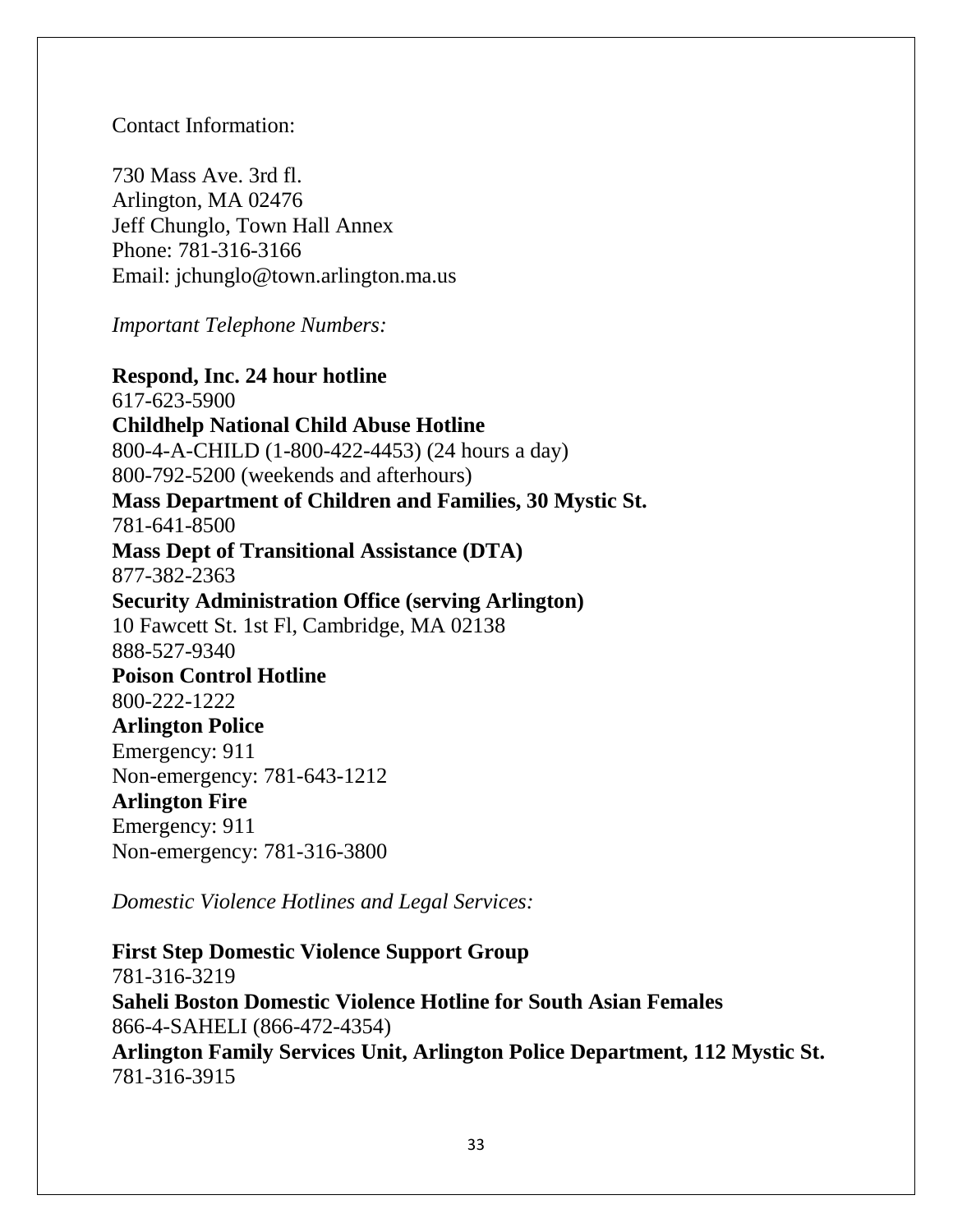**Safelink Domestic Violence Shelter 24 Hour Hotline** 877-785-2020 **National Domestic Violence Hotline** 800-799-SAFE (7233) **REACH Beyond Domestic Violence-Waltham**  800-899-4000 **Victim Witness Advocate** 781-897-8490

#### **Legal Advocacy and Resource Center** 800-342-LAWS (5297)

*Legal Services:*

**Cambridge/Somerville Legal Services**  617-603-2700 **Community Legal Services and Counseling Center** 617-661-1010 **Greater Boston Legal Services**  617-371-1234 800-323-3205 **Massachusetts Bar Assoc. Lawyer Referral**  617-654-0400 800-392-6164

#### *Additional Legal Resource/Information:*

#### **Office of Consumer Affairs and Business Regulation**

The Office of Consumer Affairs and Business Regulation has a combined mission of educating and empowering consumers, advocating on their behalf, and regulating and licensing certain businesses. Please note that while they can explain aspects of the law (i.e., tenant and landlord rights, Lemon Law, Home Improvement Contractor registration), the agency does not provide legal assistance.

501 Boylston St. Suite 5100 Boston, MA 02116 Phone: 617-973-8787 or 888-283-3757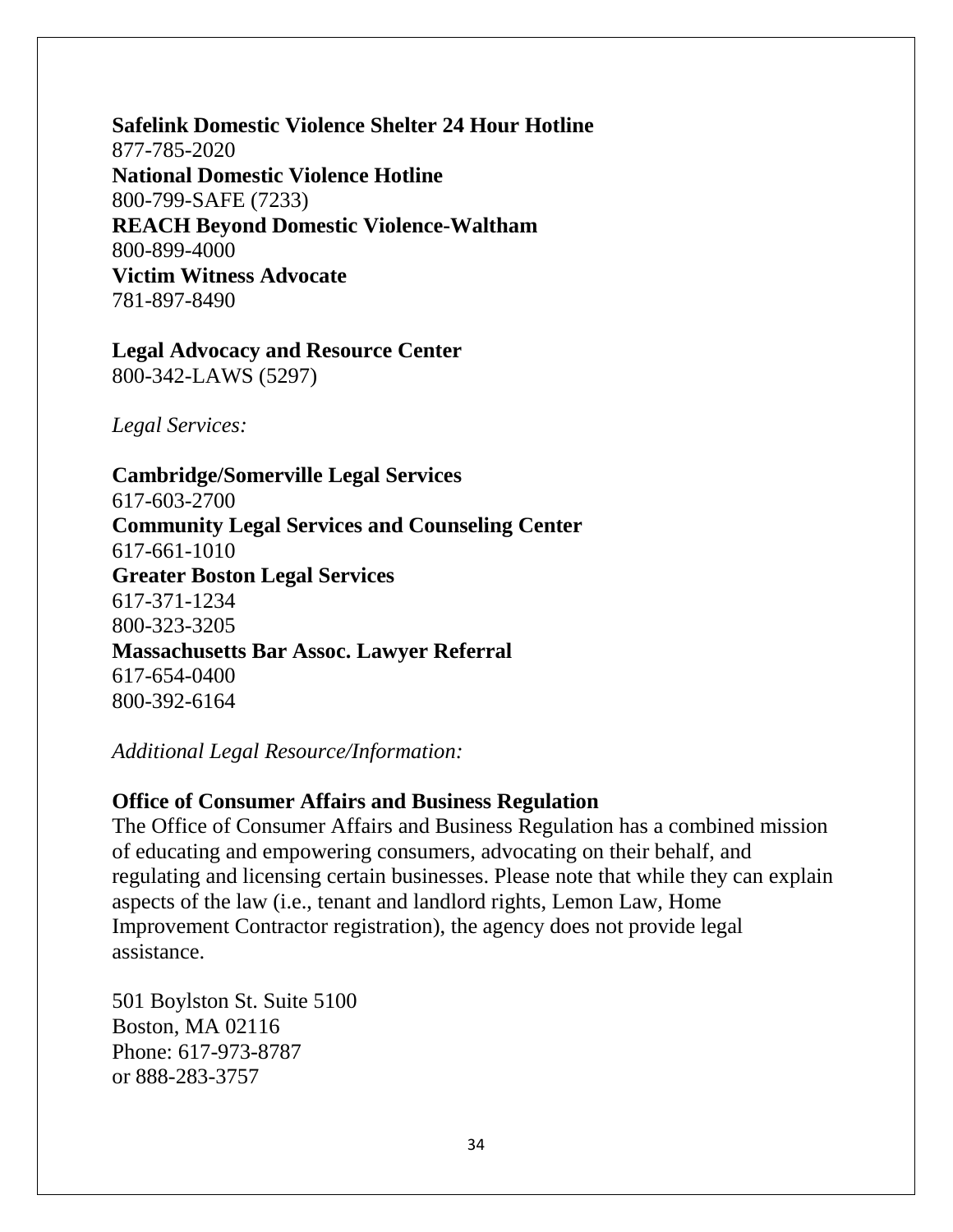*Mental Health Support Services:*

*\*For additional information contact Rebecca Tsopelas, LMHC, APD Clinician at 781-316-3947 (for confidential meetings regarding Narcan training, substance/abuse detox placement, individualized assessment of needs/referrals to resources, hoarding response)*

*Crisis/Suicide:*

# **Advocates Psychiatric Emergency Services - Waltham**

781-893-2003

# **National Suicide Prevention Lifeline**

Provides free and confidential support 24/7 for people in distress as well as for those concerned with the well-being of someone else.

1-800-273-8255

# **Samaritans Helpline**

Provides free and confidential support 24/7 for those in crisis. Call or text anytime: 1-877-870-4673

# **Advocates Psychiatric Emergency Services**

This service utilizes experts in the field to assess mental health crises in nonhospital settings to maintain the dignity of both adult and teenage clients. Accepts MassHealth as well as other public and private health insurances.

[Crisissupport@Advocates.org](mailto:Crisissupport@Advocates.org) [www.Advocates.org](http://www.advocates.org/) Contact phone for East Area (including Arlington): 800-540-5806

*Info/Advocacy:*

# **NAMI (National Alliance on Mental Illness)**

1-800-950-NAMI (6264)

*Substance Abuse Services:*

# **Wicked Sober – Substance Abuse Support**

Wicked Sober was created to help those struggling with drug and alcohol dependency by assisting them in the process of achieving recovery. Wicked Sober gives free consultations for families of loved ones, friends of the addict or alcoholic, and the addict or alcoholic themselves. Wicked Sober can also assist in locating treatment programs.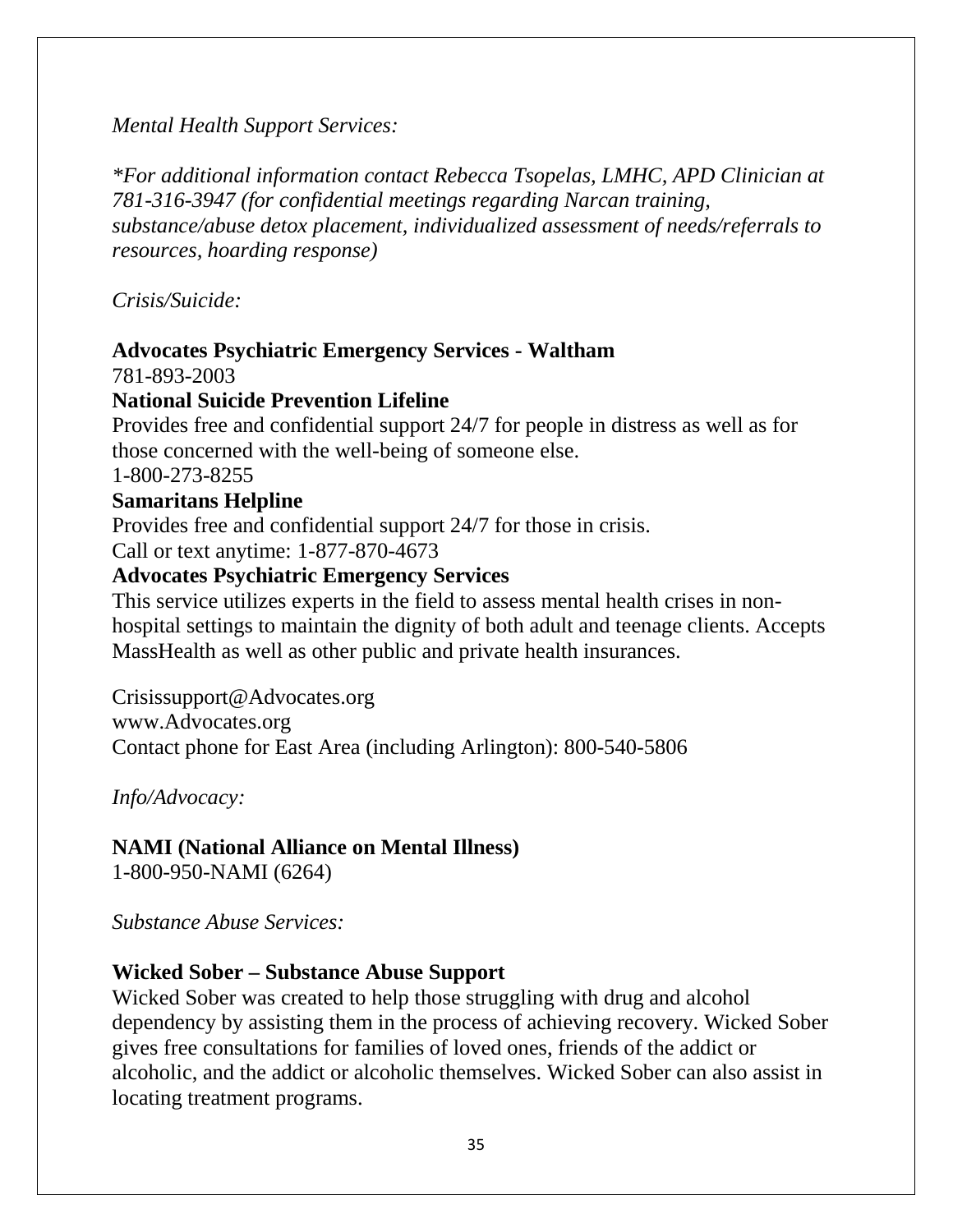Contact Information: 75 Lindall St. Danvers, MA 01923 Phone: 855-953-7627

### **Metro Boston Project Outreach**

Free Narcan training. Representatives from various treatment programs are present to answer any questions. Resource nights are held on the second Thursday of every month from 5-8 P.M. Location information can be found on the Metro-Boston Facebook page:

https://www.facebook.com/MetroBoston-Project-Outreach-158046421543154/

### **Family and Friends Support and Education Group**

Are you being impacted by someone close to you suffering from an addiction? Groups will be held monthly on the second Tuesday of each month from 6-7 p.m.

Group will be held at:

Mount Auburn Hospital, Clark Building, 1<sup>st</sup> Floor 330 Mt. Auburn St. Cambridge, MA 02138 Facilitated by: Marianne Parent, LMHC MA Phone: 617-499-5665 ext. 4065

*Grief Support Services:*

#### **GRASP**

For those who are grieving over the loss of a loved one to substance abuse. Grasphelp.org Somerville GRASP Chapter Meeting Place TBD (contact for exact location) Contacts: Maureen or Michael Foster [Mairin52@gmail.com](mailto:Mairin52@gmail.com) Phone: 617-699-0529 Meets second Monday of each month from 7-8:30 p.m.

## **www.Griefnet.org**

Internet community of resources for those who have suffered loss.